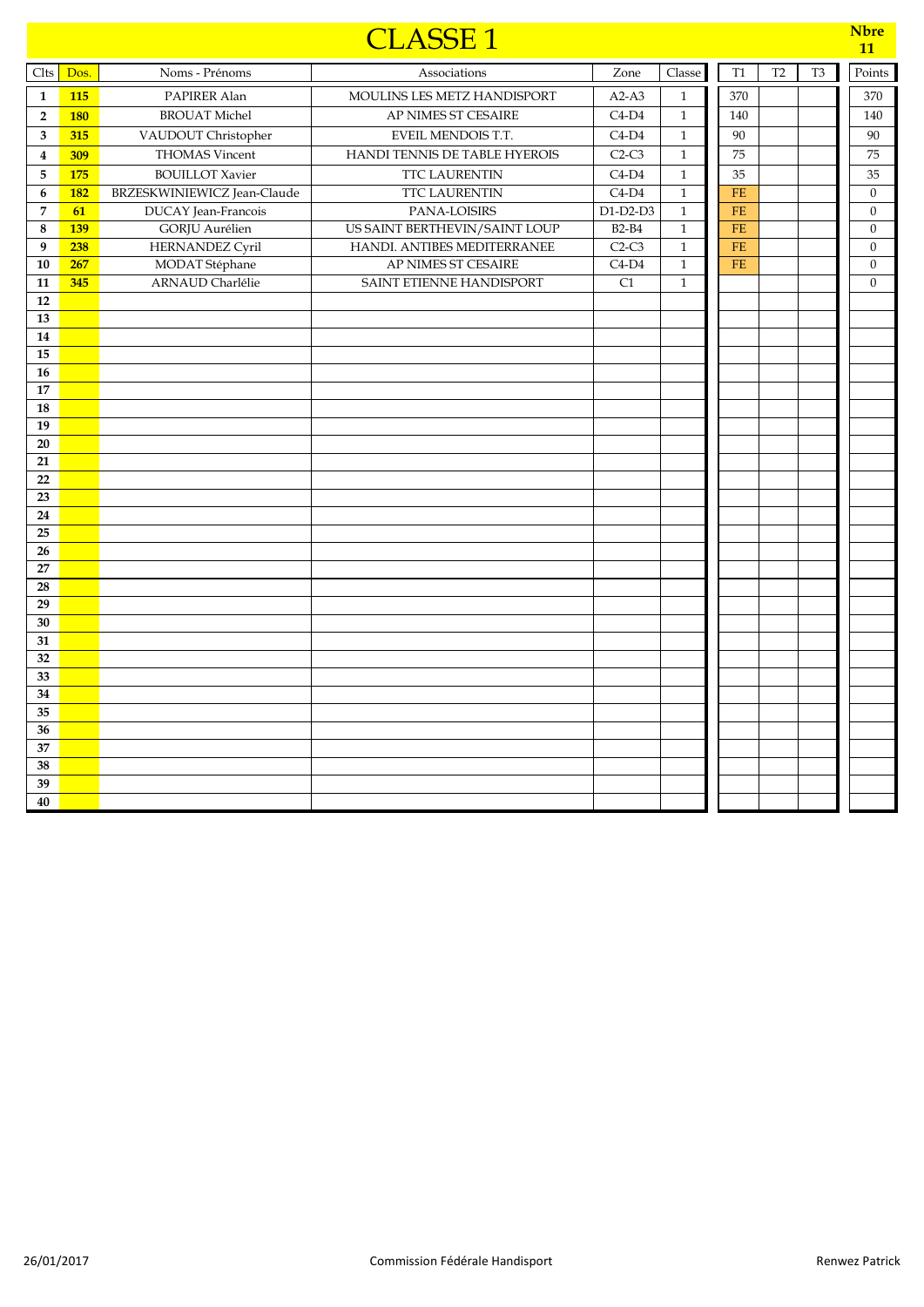|                         |      |                               | <b>CLASSE 2</b>                     |                 |                |           |                |                | <b>Nbre</b><br>29 |
|-------------------------|------|-------------------------------|-------------------------------------|-----------------|----------------|-----------|----------------|----------------|-------------------|
| Clts                    | Dos. | Noms - Prénoms                | Associations                        | Zone            | Classe         | T1        | T <sub>2</sub> | T <sub>3</sub> | Points            |
| $\mathbf{1}$            | 57   | <b>MOLLIENS Stéphane</b>      | MOULINS LES METZ HANDISPORT         | $A2-A3$         | $\overline{2}$ | 630       |                |                | 630               |
| $\overline{2}$          | 30   | <b>LAMIRAULT</b> Fabien       | MARSEILLE PROVENCE TT HANDISPORT    | $C2-C3$         | $\overline{2}$ | 580       |                |                | 580               |
| 3                       | 324  | <b>BOURY Vincent</b>          | A.S.E. SECTION HANDISPORT           | $A1-A4$         | $\overline{2}$ | 540       |                |                | 540               |
| $\overline{\mathbf{4}}$ | 68   | MICHAUD Julien                | TTC LAURENTIN                       | $C4-D4$         | $\mathbf 2$    | 500       |                |                | 500               |
| 5                       | 62   | <b>BESSET Benoit</b>          | <b>ASPTT ROMANS</b>                 | C1              | $\overline{2}$ | 450       |                |                | 450               |
| 6                       | 252  | LE MOAL Bruno                 | F.O.L.C.L.O.                        | <b>B2-B4</b>    | $\overline{2}$ | 410       |                |                | 410               |
| 7                       | 244  | <b>LAFAYE</b> Isabelle        | <b>GRESIVAUDAN-BELLEDONNE TT</b>    | C1              | $\overline{2}$ | 250       |                |                | 250               |
| 8                       | 197  | <b>CLOT</b> Geneviève         | MARSEILLE PROVENCE TT HANDISPORT    | $C2-C3$         | $\overline{2}$ | 210       |                |                | 210               |
| 9                       | 181  | <b>BRUN</b> sébastien         | CS CHARCOT TT                       | C1              | $\overline{2}$ | 200       |                |                | 200               |
| 10                      | 246  | <b>LAMBERT</b> Guillaume      | EVEIL MENDOIS T.T.                  | $C4-D4$         | $\overline{2}$ | 150       |                |                | 150               |
| 11                      | 266  | <b>MERLE D'AUBIGNE Arnaud</b> | A.S.E. SECTION HANDISPORT           | $A1-A4$         | $\overline{2}$ | 150       |                |                | 150               |
| 12                      | 307  | <b>TERREFOND Michel</b>       | PANA-LOISIRS                        | $D1-D2-D3$      | $\overline{2}$ | 100       |                |                | 100               |
| 13                      | 282  | PEREZ Jean-Pierre             | HANDI. ANTIBES MEDITERRANEE         | $C2-C3$         | $\overline{2}$ | 90        |                |                | 90                |
| 14                      | 196  | <b>CLAVEL Fabien</b>          | <b>HANDISPORT LYONNAIS</b>          | C1              | $\overline{2}$ | 85        |                |                | 85                |
| 15                      | 206  | <b>DEVINEAU Franck</b>        | <b>CLUB PONGISTE FRANCE AIZENAY</b> | $B2-B4$         | $\overline{2}$ | 85        |                |                | 85                |
| 16                      | 333  | <b>MOREAU Fabrice</b>         | <b>JEHM LE SPORT</b>                | $A2-A3$         | $\overline{2}$ | 85        |                |                | 85                |
| 17                      | 234  | <b>GUIMARES Rayan</b>         | <b>ASPTT TOULOUSE</b>               | $C4-D4$         | $\overline{2}$ | 80        |                |                | 80                |
| 18                      | 228  | <b>GRALL Mickael</b>          | <b>ASPTT TOULOUSE</b>               | $C4-D4$         | $\overline{2}$ | 60        |                |                | 60                |
| 19                      | 223  | <b>GARCIA</b> Christophe      | <b>ASPTT SETE HANDISPORT</b>        | $C4-D4$         | $\overline{2}$ | 55        |                |                | 55                |
| 20                      | 144  | <b>JOURDAIN Corinne</b>       | <b>ASUL LYON 8E TT</b>              | C1              | $\overline{2}$ | 50        |                |                | 50                |
| 21                      | 183  | <b>BYZERY Eric</b>            | <b>TTC LAURENTIN</b>                | $C4-D4$         | $\overline{2}$ | 50        |                |                | 50                |
| 22                      | 123  | <b>BERNARD</b> Jean-Luc       | <b>TT DYONISIEN</b>                 | $\overline{C1}$ | $\overline{2}$ | 45        |                |                | 45                |
| 23                      | 217  | <b>FLAK Séverine</b>          | TTC LAURENTIN                       | $C4-D4$         | $\overline{2}$ | 45        |                |                | 45                |
| 24                      | 288  | <b>RENARD Séverine</b>        | <b>TTC LAURENTIN</b>                | $C4-D4$         | $\overline{2}$ | 25        |                |                | 25                |
| 25                      | 89   | <b>SIREAU Florence</b>        | A. VOISINS TT                       | $A1-A4$         | $\overline{2}$ | <b>FE</b> |                |                | $\boldsymbol{0}$  |
| 26                      | 337  | <b>MAUGE Fabrice</b>          | <b>POUZAUGES ACTT</b>               | $B2-B4$         | $\overline{2}$ |           |                |                | $\mathbf{0}$      |
| 27                      | 342  | BENHAMOUDA A. Bourhane        | <b>REIMS HANDISPORT</b>             | $A2-A3$         | 2              |           |                |                | $\mathbf{0}$      |
| 28                      | 344  | PARZYBUT Simon                | <b>REIMS HANDISPORT</b>             | $A2-A3$         | $\overline{2}$ |           |                |                | $\mathbf{0}$      |
| 29                      | 351  | <b>MARTINEZ Théo</b>          | <b>CLUB HANDISPORT AIXOIS</b>       | $C2-C3$         | $\overline{2}$ |           |                |                | $\Omega$          |
| 30                      |      |                               |                                     |                 |                |           |                |                |                   |
| 31                      |      |                               |                                     |                 |                |           |                |                |                   |
| 32                      |      |                               |                                     |                 |                |           |                |                |                   |
| 33                      |      |                               |                                     |                 |                |           |                |                |                   |
| 34                      |      |                               |                                     |                 |                |           |                |                |                   |
| 35                      |      |                               |                                     |                 |                |           |                |                |                   |
| 36                      |      |                               |                                     |                 |                |           |                |                |                   |
| 37                      |      |                               |                                     |                 |                |           |                |                |                   |
| 38                      |      |                               |                                     |                 |                |           |                |                |                   |
| 39                      |      |                               |                                     |                 |                |           |                |                |                   |
| 40                      |      |                               |                                     |                 |                |           |                |                |                   |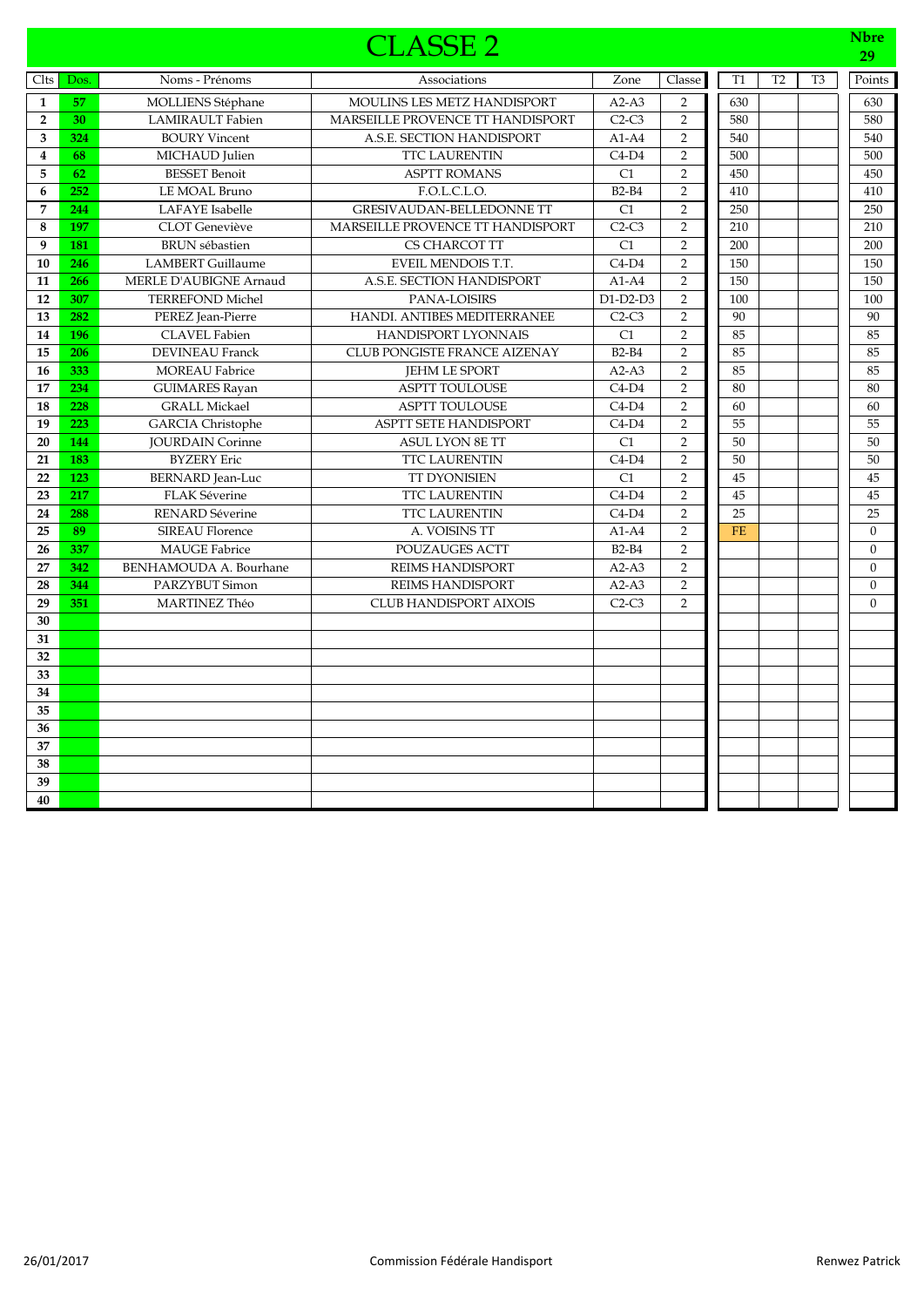|                         |      |                           | <b>CLASSE 3</b>                    |              |                |           |                |                | <b>N</b> bre<br>31 |
|-------------------------|------|---------------------------|------------------------------------|--------------|----------------|-----------|----------------|----------------|--------------------|
| Clts                    | Dos. | Noms - Prénoms            | Associations                       | Zone         | Classe         | T1        | T <sub>2</sub> | T <sub>3</sub> | Points             |
| $\mathbf{1}$            | 11   | <b>MERRIEN Florian</b>    | <b>BAYARD ARGENTAN</b>             | $B1-B3$      | 3              | 750       |                |                | 750                |
| $\overline{2}$          | 32   | GIL-MARTINS Stéphane      | <b>MOULINS LES METZ HANDISPORT</b> | $A2-A3$      | 3              | 620       |                |                | 620                |
| $\overline{\mathbf{3}}$ | 42   | NOEL Sylvain              | AS CHAILLES TT SECTION HANDISPORT  | $B1-B3$      | 3              | 600       |                |                | 600                |
| $\overline{\mathbf{4}}$ | 26   | <b>BOCHEREAU</b> Julien   | ST AVERTIN SPORTS TT               | $B1-B3$      | 3              | 570       |                |                | 570                |
| 5                       | 225  | <b>GEULJANS Francois</b>  | EVEIL MENDOIS T.T.                 | $C4-D4$      | 3              | 560       |                |                | 560                |
| 6                       | 67   | <b>PAIRE Florian</b>      | CS CHARCOT TT                      | C1           | 3              | 550       |                |                | 550                |
| $\overline{7}$          | 216  | <b>FERRIER Emmanuelle</b> | HANDI TENNIS DE TABLE HYEROIS      | $C2-C3$      | 3              | 530       |                |                | 530                |
| 8                       | 279  | <b>PAPIN Laurent</b>      | TT LA ROCHE VENDEE                 | <b>B2-B4</b> | 3              | 470       |                |                | 470                |
| 9                       | 163  | <b>ANTIER Nicolas</b>     | NIORT TENNIS DE TABLE              | $D1-D2-D3$   | 3              | 430       |                |                | 430                |
| 10                      | 84   | PEDRONA Guillaume         | TOULON LA SEYNE HANDI TT           | $C2-C3$      | 3              | 300       |                |                | 300                |
| 11                      | 318  | ZASSOT Bernard            | EVEIL MENDOIS T.T.                 | $C4-D4$      | $\,$ 3 $\,$    | 270       |                |                | 270                |
| 12                      | 204  | <b>DARVAND</b> Bernadette | CSINI ST JEAN DE DIEU              | $A1-A4$      | $\mathfrak{Z}$ | 240       |                |                | 240                |
| 13                      | 92   | <b>LANDRA</b> Michel      | <b>VAILLANTE SALON</b>             | $C2-C3$      | 3              | 240       |                |                | 240                |
| 14                      | 265  | MENDIZABAL Jean-Michel    | HANDI TENNIS DE TABLE HYEROIS      | $C2-C3$      | 3              | 220       |                |                | 220                |
| 15                      | 131  | <b>DUBOIS Gilles</b>      | AS GAZELEC LE MANS TT              | $B2-B4$      | 3              | 200       |                |                | 200                |
| 16                      | 314  | <b>TURCHET Philippe</b>   | ES VILLENEUVE LOUBET TT            | $C2-C3$      | 3              | 190       |                |                | 190                |
| 17                      | 65   | <b>DELLAL</b> Salem       | ESPERANCE CEYRATOISE TT            | C1           | 3              | 180       |                |                | 180                |
| 18                      | 138  | <b>GIRAUD Mickael</b>     | <b>POUZAUGES ACTT</b>              | $B2-B4$      | 3              | 120       |                |                | 120                |
| 19                      | 162  | <b>ADJAL</b> Yorick       | CSINI ST JEAN DE DIEU              | $A1-A4$      | 3              | 100       |                |                | 100                |
| 20                      | 240  | <b>JEANNEAU Yannick</b>   | <b>CTT DEOLS</b>                   | <b>B1-B3</b> | 3              | 100       |                |                | 100                |
| 21                      | 153  | <b>OLLIVIER Thierry</b>   | <b>E.S.H. NANTES</b>               | $B2-B4$      | 3              | 100       |                |                | 100                |
| 22                      | 259  | <b>MARTIN Guillaume</b>   | PANA-LOISIRS                       | $D1-D2-D3$   | 3              | 90        |                |                | 90                 |
| 23                      | 260  | <b>MASSONNET Hervé</b>    | FONTENAY HANDISPORT                | $B2-B4$      | 3              | 80        |                |                | 80                 |
| 24                      | 158  | <b>RONCHI</b> Laurent     | TOULON LA SEYNE HANDI TT           | $C2-C3$      | 3              | 80        |                |                | 80                 |
| 25                      | 167  | <b>BAYARD</b> Pierre      | SAINT ETIENNE HANDISPORT           | C1           | 3              | 70        |                |                | 70                 |
| 26                      | 268  | <b>MONGRENIER Eric</b>    | <b>ASPTT TOULOUSE</b>              | $C4-D4$      | 3              | 65        |                |                | 65                 |
| 27                      | 303  | <b>STARNA Christian</b>   | SAINT ETIENNE HANDISPORT           | C1           | 3              | 65        |                |                | 65                 |
| 28                      | 254  | <b>LESSER Patrick</b>     | <b>HANDISPORT LYONNAIS</b>         | C1           | 3              | 55        |                |                | 55                 |
| 29                      | 185  | <b>CALMON</b> Julien      | HA NARBONNE MEDITERRANEE           | $C4-D4$      | 3              | 40        |                |                | 40                 |
| 30                      | 160  | <b>SOMVILLE Mickael</b>   | <b>TT BLAGNACAIS</b>               | $C4-D4$      | 3              | 30        |                |                | 30                 |
| 31                      | 52   | <b>BERTRAND Fanny</b>     | ASPC NIMES TENNIS DE TABLE         | $C4-D4$      | 3              | <b>FE</b> |                |                | $\theta$           |
| 32                      |      |                           |                                    |              |                |           |                |                |                    |
| 33                      |      |                           |                                    |              |                |           |                |                |                    |
| 34                      |      |                           |                                    |              |                |           |                |                |                    |
| 35                      |      |                           |                                    |              |                |           |                |                |                    |
| 36                      |      |                           |                                    |              |                |           |                |                |                    |
| 37                      |      |                           |                                    |              |                |           |                |                |                    |
| 38                      |      |                           |                                    |              |                |           |                |                |                    |
| 39                      |      |                           |                                    |              |                |           |                |                |                    |
| 40                      |      |                           |                                    |              |                |           |                |                |                    |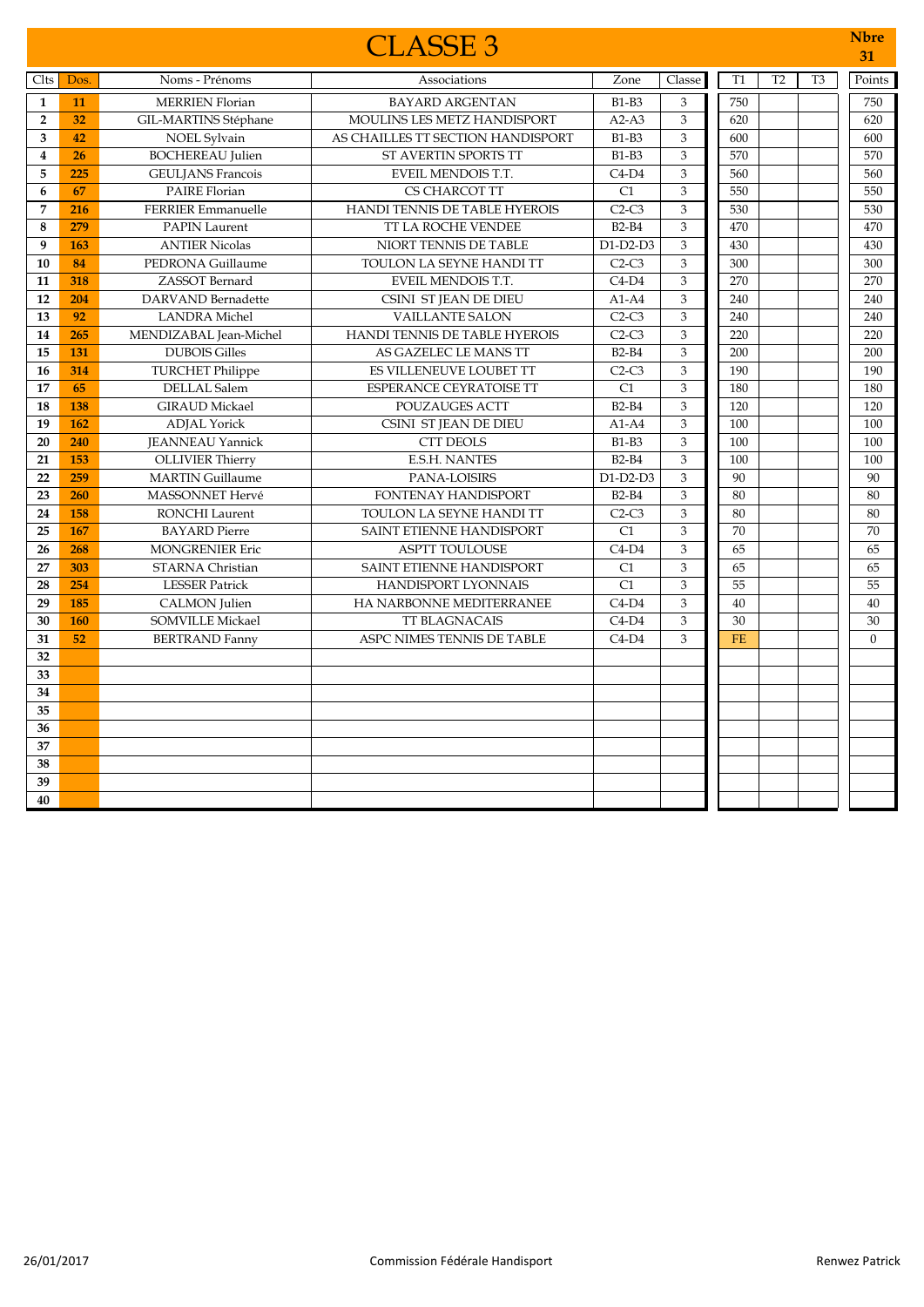|                         |           |                            | <b>CLASSE 4</b>                 |                 |                         |           |                |                | <b>Nbre</b><br>22 |
|-------------------------|-----------|----------------------------|---------------------------------|-----------------|-------------------------|-----------|----------------|----------------|-------------------|
| Clts                    | Dos.      | Noms - Prénoms             | Associations                    | Zone            | Classe                  | <b>T1</b> | T <sub>2</sub> | T <sub>3</sub> | Points            |
| $\mathbf{1}$            | <b>16</b> | <b>THOMAS Maxime</b>       | CS CHARCOT TT                   | C1              | $\overline{4}$          | 700       |                |                | 700               |
| $\overline{2}$          | 34        | <b>DELARQUE Alexandre</b>  | ASPC NIMES TENNIS DE TABLE      | $C4-D4$         | $\overline{4}$          | 650       |                |                | 650               |
| 3                       | 29        | DARNOND Jessy              | TT DE PELUSSIN                  | C1              | $\overline{4}$          | 590       |                |                | 590               |
| $\overline{\mathbf{4}}$ | 66        | PIERROT Tristan            | TT JOUE LES TOURS               | <b>B1-B3</b>    | $\overline{4}$          | 440       |                |                | 440               |
| 5                       | 37        | <b>DAIRAINE André</b>      | CGL SUD OISE TT                 | $A2-A3$         | $\overline{4}$          | 300       |                |                | 300               |
| 6                       | 76        | SIRGAND monique            | <b>SEYNOD TT</b>                | C1              | $\overline{4}$          | 230       |                |                | 230               |
| 7                       | 90        | <b>LAUNAY Claire</b>       | PANA-LOISIRS                    | D1-D2-D3        | $\overline{4}$          | 170       |                |                | 170               |
| $\bf 8$                 | 148       | MICHEL Alain               | CS CHARCOT TT                   | C1              | $\overline{4}$          | 160       |                |                | 160               |
| 9                       | 205       | <b>DELFORGES Guillaume</b> | <b>USTT VALENCIENNES</b>        | $A2-A3$         | $\overline{4}$          | 130       |                |                | 130               |
| 10                      | 261       | MAVOUNZA Delphine          | EVEIL MENDOIS T.T.              | $C4-D4$         | $\overline{4}$          | 130       |                |                | 130               |
| ${\bf 11}$              | 258       | <b>MANIER William</b>      | CGL SUD OISE TT                 | $A2-A3$         | $\overline{4}$          | 100       |                |                | 100               |
| 12                      | 278       | <b>OLIVEROS</b> Bernard    | <b>CLUB HANDISPORT AIXOIS</b>   | $C2-C3$         | $\overline{4}$          | 100       |                |                | 100               |
| 13                      | 284       | PIAT Léo                   | <b>ASPTT SETE HANDISPORT</b>    | $C4-D4$         | $\overline{4}$          | 100       |                |                | 100               |
| 14                      | 169       | <b>BELTRAND Arnaud</b>     | TT JOUE LES TOURS               | <b>B1-B3</b>    | $\overline{4}$          | 90        |                |                | 90                |
| 15                      | 124       | <b>BIJARD</b> Arnaud       | UNION PONGISTE CREUSOT VARENNES | $A1-A4$         | $\overline{\mathbf{4}}$ | 90        |                |                | 90                |
| 16                      | 177       | <b>BOURRY Eric</b>         | HANDISPORT MONTELIMAR           | C1              | $\overline{4}$          | 90        |                |                | 90                |
| 17                      | 272       | <b>MOSNIER Gabriel</b>     | <b>ATT AULNAT</b>               | C1              | $\overline{4}$          | 80        |                |                | 80                |
| 18                      | 214       | <b>DURIF</b> Joel          | SEYNOD TT                       | $\overline{C1}$ | $\overline{4}$          | 75        |                |                | 75                |
| 19                      | 306       | <b>SUZANNE Thibault</b>    | <b>E.S.H. NANTES</b>            | $B2-B4$         | $\overline{4}$          | 75        |                |                | 75                |
| 20                      | 236       | <b>HELOU Bruno</b>         | HANDI. CORNOUAILLE QUIMPER      | <b>B2-B4</b>    | $\overline{4}$          | 35        |                |                | 35                |
| 21                      | 100       | <b>BOUSSIS Mohamed</b>     | <b>SEYNOD TT</b>                | C1              | $\overline{4}$          | <b>FE</b> |                |                | $\mathbf{0}$      |
| 22                      | 350       | <b>FRANCOIS Romain</b>     | <b>HANDISPORT MARSEILLE</b>     | $C2-C3$         | $\overline{4}$          |           |                |                | $\theta$          |
| 23                      |           |                            |                                 |                 |                         |           |                |                |                   |
| 24                      |           |                            |                                 |                 |                         |           |                |                |                   |
| 25                      |           |                            |                                 |                 |                         |           |                |                |                   |
| 26                      |           |                            |                                 |                 |                         |           |                |                |                   |
| 27                      |           |                            |                                 |                 |                         |           |                |                |                   |
| 28                      |           |                            |                                 |                 |                         |           |                |                |                   |
| 29                      |           |                            |                                 |                 |                         |           |                |                |                   |
| 30                      |           |                            |                                 |                 |                         |           |                |                |                   |
| 31                      |           |                            |                                 |                 |                         |           |                |                |                   |
| 32                      |           |                            |                                 |                 |                         |           |                |                |                   |
| 33                      |           |                            |                                 |                 |                         |           |                |                |                   |
| 34                      |           |                            |                                 |                 |                         |           |                |                |                   |
| 35                      |           |                            |                                 |                 |                         |           |                |                |                   |
| 36                      |           |                            |                                 |                 |                         |           |                |                |                   |
| 37                      |           |                            |                                 |                 |                         |           |                |                |                   |
| 38                      |           |                            |                                 |                 |                         |           |                |                |                   |
| 39                      |           |                            |                                 |                 |                         |           |                |                |                   |
| 40                      |           |                            |                                 |                 |                         |           |                |                |                   |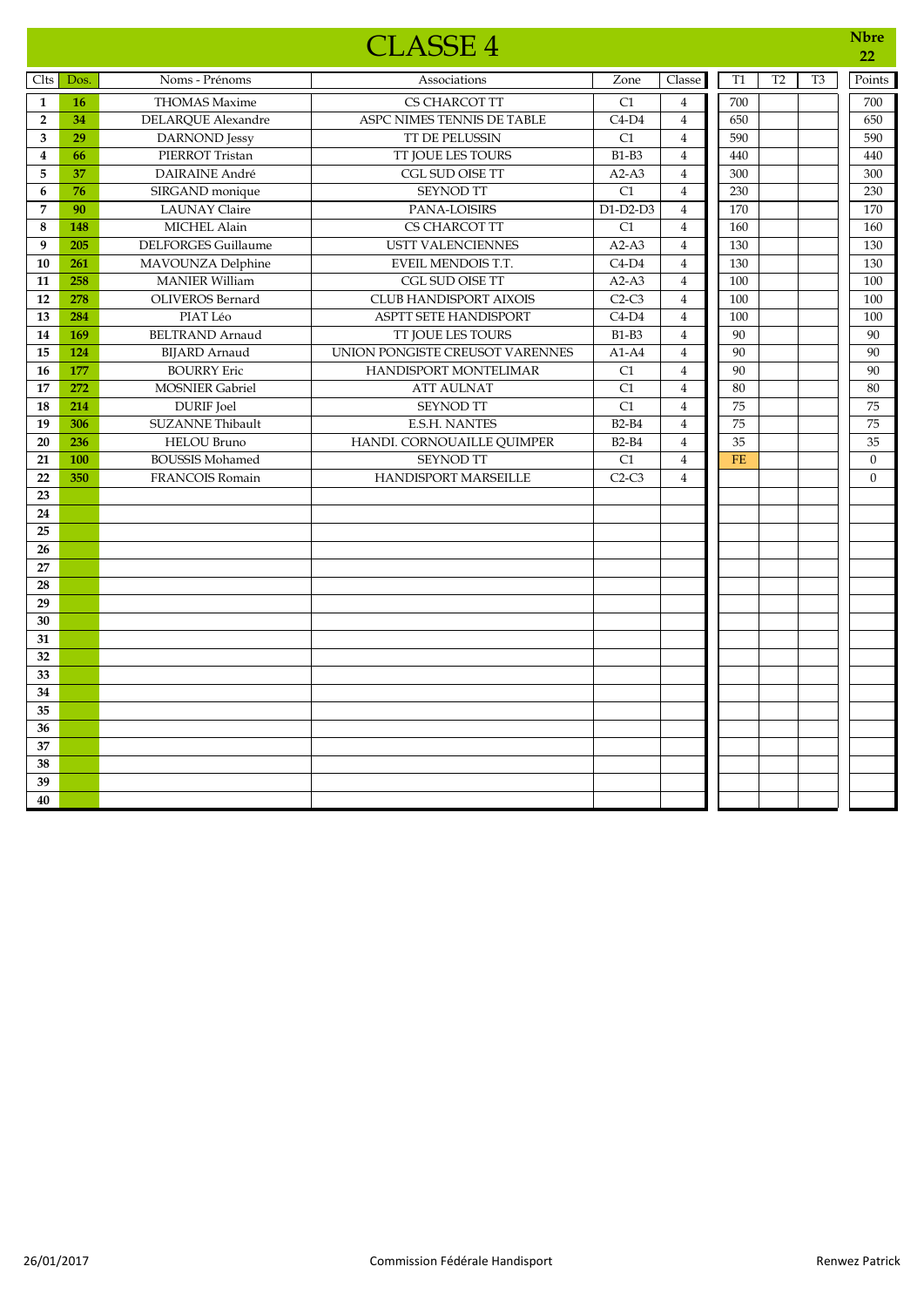## CLASSE 5 **Nbre**

| Clts                    | Dos.       | Noms - Prénoms                                  | Associations                                          | Zone                    | Classe      | T1              | T <sub>2</sub> | T <sub>3</sub> | Points         |
|-------------------------|------------|-------------------------------------------------|-------------------------------------------------------|-------------------------|-------------|-----------------|----------------|----------------|----------------|
| $\mathbf{1}$            | 15         | <b>SAVANT-AIRA Nicolas</b>                      | MARSEILLE PROVENCE TT HANDISPORT                      | $C2-C3$                 | 5           | 670             |                |                | 670            |
| $\overline{2}$          | 273        | <b>MUHL Patrick</b>                             | <b>VAILLANTE SALON</b>                                | $C2-C3$                 | $\mathbf 5$ | 520             |                |                | 520            |
| 3                       | 213        | <b>DURIEUX Philippe</b>                         | A.S.E. SECTION HANDISPORT                             | $A1-A4$                 | $\mathbf 5$ | 420             |                |                | 420            |
| $\overline{\mathbf{4}}$ | 295        | RUTLER Sébastien                                | PPN NEUVILLE EN FERRAIN                               | $A2-A3$                 | 5           | 400             |                |                | 400            |
| 5                       | 174        | <b>BONNAT Pascal</b>                            | <b>CLUB HANDISPORT AIXOIS</b>                         | $C2-C3$                 | 5           | 390             |                |                | 390            |
| 6                       | 212        | <b>DULAS Cédric</b>                             | HANDI TENNIS DE TABLE HYEROIS                         | $C2-C3$                 | 5           | 380             |                |                | 380            |
| 7                       | 55         | PLET Victorien                                  | US SAINT BERTHEVIN/SAINT LOUP                         | <b>B2-B4</b>            | 5           | 360             |                |                | 360            |
| 8                       | 210        | <b>DREVET Eric</b>                              | TT DE PELUSSIN                                        | C1                      | $\mathbf 5$ | 350             |                |                | 350            |
| 9                       | 250        | LE BOULBAR Michel                               | F.O.L.C.L.O.                                          | <b>B2-B4</b>            | $\mathbf 5$ | 340             |                |                | 340            |
| 10                      | 96         | <b>DEFRENEIX Samuel</b>                         | CTT DEOLS                                             | <b>B1-B3</b>            | 5           | 270             |                |                | 270            |
| 11                      | 283        | PERRAUD Dominique                               | <b>E.S.H. NANTES</b>                                  | <b>B2-B4</b>            | $\mathbf 5$ | 250             |                |                | 250            |
| 12                      | 141        | HASLE Stéphane                                  | THORIGNE-FOUILLARD TT                                 | <b>B2-B4</b>            | 5           | 230             |                |                | 230            |
| 13                      | 118        | <b>MELIN</b> David                              | THORIGNE-FOUILLARD TT                                 | <b>B2-B4</b>            | 5           | 220             |                |                | 220            |
| 14                      | 168        | <b>BELHOUCINE Zoheir</b>                        | CSINI ST JEAN DE DIEU                                 | $A1-A4$                 | 5           | 210             |                |                | 210            |
| 15                      | 104        | <b>GOLLNISCH Laurent</b>                        | MOULINS LES METZ HANDISPORT                           | $A2-A3$                 | $\mathbf 5$ | 190             |                |                | 190            |
| 16                      | 189        | <b>CAUDRELIER Christophe</b>                    | <b>CGL SUD OISE TT</b>                                | $A2-A3$                 | 5           | 180             |                |                | 180            |
| 17                      | 270        | MONTPROFIT Jonathan                             | AS CHAILLES TT SECTION HANDISPORT                     | <b>B1-B3</b>            | 5           | 170             |                |                | 170            |
| 18                      | 132<br>237 | <b>ERRAHIBI Lahsene</b>                         | <b>HANDISPORT BREST</b><br><b>CTT CHATEAU THIERRY</b> | <b>B2-B4</b><br>$A2-A3$ | 5<br>5      | 160<br>140      |                |                | 160            |
| 19                      | 129        | HENOUX Frédéric<br><b>DESHAYES Claude</b>       |                                                       | C1                      | 5           | 100             |                |                | 140            |
| 20<br>21                | 296        |                                                 | CS CHARCOT TT<br><b>E.S.H. NANTES</b>                 | <b>B2-B4</b>            | $\mathbf 5$ | 90              |                |                | 100<br>90      |
| 22                      | 305        | <b>SERENNE</b> Jacqueline<br><b>SUEUR David</b> | <b>AMIENS SPORT TT</b>                                | $A2-A3$                 | 5           | 90              |                |                | 90             |
| 23                      | 164        | ASMUS Frédéric                                  | CLUB HANDISPORT AIXOIS                                | $C2-C3$                 | 5           | 85              |                |                | 85             |
| 24                      | 207        | DEZNOTTI Jérome                                 | ASPTT TOULOUSE                                        | $C4-D4$                 | $\mathbf 5$ | 85              |                |                | 85             |
| 25                      | 140        | <b>GRAULLE Matthieu</b>                         | PARIS 13 TENNIS DE TABLE                              | $A1-A4$                 | 5           | 85              |                |                | 85             |
| 26                      | 233        | <b>GUILLON Frédéric</b>                         | <b>AMICALE HANDISPORT</b>                             | $D1-D2-D3$              | 5           | 85              |                |                | 85             |
| 27                      | 276        | <b>NAUDIN Catherine</b>                         | TT JOUE LES TOURS                                     | <b>B1-B3</b>            | $\mathbf 5$ | 85              |                |                | 85             |
| 28                      | 170        | <b>BEN SALEM Saber</b>                          | A.S.E. SECTION HANDISPORT                             | $A1-A4$                 | $\mathbf 5$ | 80              |                |                | 80             |
| 29                      | 146        | LESNE Jean-Pierre                               | <b>USTT VALENCIENNES</b>                              | $A2-A3$                 | 5           | 80              |                |                | 80             |
| 30                      | 293        | ROUCOU Stéphanie                                | FOS VILLENEUVE D'ASCQ TT                              | $A2-A3$                 | 5           | $\overline{75}$ |                |                | 75             |
| 31                      | 200        | COUDRAY Jean-Marie                              | <b>VAILLANTE ANGERS TT</b>                            | <b>B2-B4</b>            | 5           | 70              |                |                | 70             |
| 32                      | 311        | <b>TISSERAND Yves</b>                           | FONTENAY HANDISPORT                                   | <b>B2-B4</b>            | 5           | 65              |                |                | 65             |
| 33                      | 322        | LE PICARD Liydie                                | HANDISPORT RENNES CLUB                                | <b>B2-B4</b>            | $\mathbf 5$ | 60              |                |                | 60             |
| 34                      | 304        | STOLZ-PIN Thierry                               | <b>ATT AULNAT</b>                                     | C1                      | 5           | 60              |                |                | 60             |
| 35                      | 172        | <b>BERTRAND Guy</b>                             | FONTENAY HANDISPORT                                   | <b>B2-B4</b>            | 5           | 55              |                |                | 55             |
| 36                      | 195        | <b>CIRON</b> Christine                          | <b>VAILLANTE ANGERS TT</b>                            | <b>B2-B4</b>            | 5           | 50              |                |                | 50             |
| 37                      | 152        | NOU Hugo                                        | <b>HANDISPORT BREST</b>                               | <b>B2-B4</b>            | 5           | 45              |                |                | 45             |
| 38                      | 178        | <b>BOUSSARD Caroline</b>                        | HANDI. CORNOUAILLE QUIMPER                            | $B2-B4$                 | 5           | $40\,$          |                |                | $40\,$         |
| 39                      | 117        | LEPAPE Alan                                     | <b>ES BRUGES TTHV</b>                                 | $D1-D2-D3$              | 5           | <b>FE</b>       |                |                | $\mathbf{0}$   |
| 40                      | 255        | <b>LOISEL Nathalie</b>                          | TT ST HERBLAIN HANDISPORT                             | $B2-B4$                 | 5           | <b>FE</b>       |                |                | $\overline{0}$ |
| 41                      | 317        | VOISIN Kévin                                    | <b>ATT AULNAT</b>                                     | C1                      | 5           | $FE$            |                |                | $\theta$       |
| 42                      |            |                                                 |                                                       |                         |             |                 |                |                |                |
| 43                      |            |                                                 |                                                       |                         |             |                 |                |                |                |
| 44                      |            |                                                 |                                                       |                         |             |                 |                |                |                |
| 45                      |            |                                                 |                                                       |                         |             |                 |                |                |                |
| 46                      |            |                                                 |                                                       |                         |             |                 |                |                |                |
| 47                      |            |                                                 |                                                       |                         |             |                 |                |                |                |
| 48<br>49                |            |                                                 |                                                       |                         |             |                 |                |                |                |
| 50                      |            |                                                 |                                                       |                         |             |                 |                |                |                |
| 51                      |            |                                                 |                                                       |                         |             |                 |                |                |                |
| 52                      |            |                                                 |                                                       |                         |             |                 |                |                |                |
| 53                      |            |                                                 |                                                       |                         |             |                 |                |                |                |
| 54                      |            |                                                 |                                                       |                         |             |                 |                |                |                |
| 55                      |            |                                                 |                                                       |                         |             |                 |                |                |                |
|                         |            |                                                 |                                                       |                         |             |                 |                |                |                |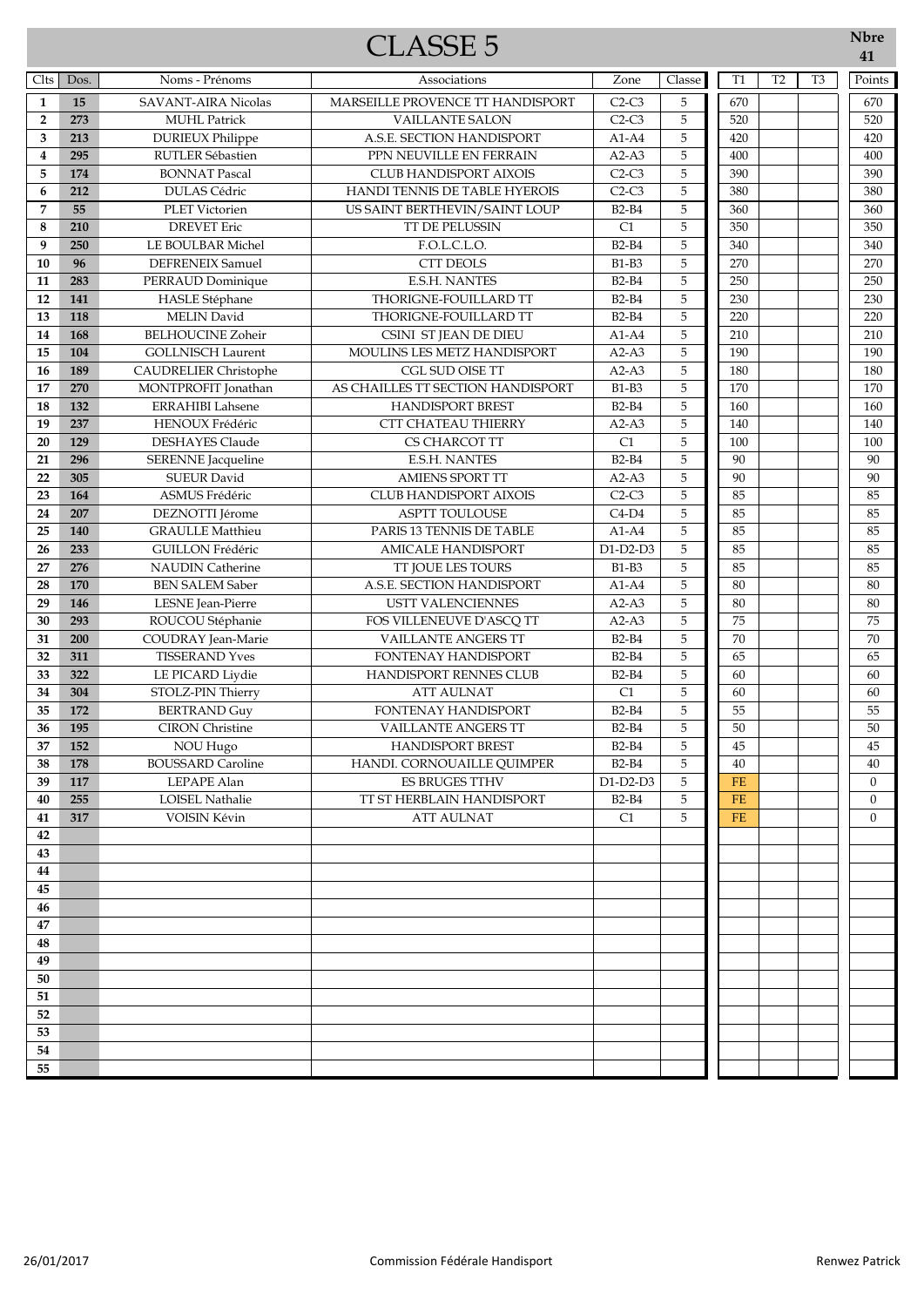## $\text{CLASSE}$  6  $\frac{\text{Nbr}}{17}$

| Clts           | Dos. | Noms - Prénoms           | Associations                    | Zone         | Classe           | T <sub>1</sub> | T2 | T <sub>3</sub> | Points       |
|----------------|------|--------------------------|---------------------------------|--------------|------------------|----------------|----|----------------|--------------|
| $\mathbf{1}$   | 13   | <b>GRUNDELER Bastien</b> | OLYMPIQUE REMOIS TT             | $A2-A3$      | 6                | 450            |    |                | 450          |
| $\overline{2}$ | 161  | <b>ABBADIE</b> Jean-Yves | TENNIS DE TABLE POUR TOUS       | $D1-D2-D3$   | $\boldsymbol{6}$ | 90             |    |                | $90\,$       |
| 3              | 329  | DELAS Sébastien          | HANDISPORT GRAND ROUEN          | <b>B1-B3</b> | 6                | 85             |    |                | 85           |
| 4              | 75   | DERKAOUI Mouade          | A.S.E. SECTION HANDISPORT       | $A1-A4$      | 6                | 80             |    |                | 80           |
| 5              | 159  | <b>SAYAH Kamel</b>       | TTC LAURENTIN                   | $C4-D4$      | 6                | 80             |    |                | 80           |
| 6              | 94   | TOURNIER Johan           | <b>CHAMBERY TENNIS DE TABLE</b> | C1           | 6                | $70\,$         |    |                | 70           |
| $\overline{7}$ | 176  | <b>BOURDILLAUD Alan</b>  | PANA-LOISIRS                    | $D1-D2-D3$   | 6                | 60             |    |                | 60           |
| 8              | 202  | COUTABLE Valérie         | TOURAINE HANDISPORT             | <b>B1-B3</b> | 6                | 60             |    |                | 60           |
| 9              | 232  | GUILLES Stéphane         | ASPTT SETE HANDISPORT           | $C4-D4$      | 6                | 55             |    |                | 55           |
| 10             | 221  | <b>GALIANA Patrick</b>   | HANDI TENNIS DE TABLE HYEROIS   | $C2-C3$      | 6                | 50             |    |                | 50           |
| 11             | 134  | <b>GAGNE</b> Marie       | AMO MER TT                      | <b>B1-B3</b> | 6                | 45             |    |                | 45           |
| 12             | 229  | <b>GRIEU Michel-Ange</b> | A.S.E. SECTION HANDISPORT       | $A1-A4$      | 6                | 45             |    |                | 45           |
| 13             | 86   | <b>IAUCH</b> David       | HANDISPORT AZUR CLUB            | $C2-C3$      | 6                | 45             |    |                | 45           |
| 14             | 125  | <b>BOUCETTA Taoufik</b>  | A.S.E. SECTION HANDISPORT       | $A1-A4$      | 6                | 40             |    |                | 40           |
| 15             | 271  | <b>MOSNIER</b> Dominique | AL ECHIROLLES HANDISPORT        | C1           | 6                | 40             |    |                | 40           |
| 16             | 190  | CHABANNE Dylan           | PANA-LOISIRS                    | $D1-D2-D3$   | 6                | FE             |    |                | $\mathbf{0}$ |
| 17             | 257  | MALLET Dimitri           | STADE POITEVIN T.T.             | $D1-D2-D3$   | 6                | FE             |    |                | $\mathbf{0}$ |
| 18             |      |                          |                                 |              |                  |                |    |                |              |
| 19             |      |                          |                                 |              |                  |                |    |                |              |
| $20\,$         |      |                          |                                 |              |                  |                |    |                |              |
| 21             |      |                          |                                 |              |                  |                |    |                |              |
| 22             |      |                          |                                 |              |                  |                |    |                |              |
| 23             |      |                          |                                 |              |                  |                |    |                |              |
| 24<br>25       |      |                          |                                 |              |                  |                |    |                |              |
| 26             |      |                          |                                 |              |                  |                |    |                |              |
| 27             |      |                          |                                 |              |                  |                |    |                |              |
| 28             |      |                          |                                 |              |                  |                |    |                |              |
| 29             |      |                          |                                 |              |                  |                |    |                |              |
| 30             |      |                          |                                 |              |                  |                |    |                |              |
| 31             |      |                          |                                 |              |                  |                |    |                |              |
| 32             |      |                          |                                 |              |                  |                |    |                |              |
| 33             |      |                          |                                 |              |                  |                |    |                |              |
| 34             |      |                          |                                 |              |                  |                |    |                |              |
| 35             |      |                          |                                 |              |                  |                |    |                |              |
| 36             |      |                          |                                 |              |                  |                |    |                |              |
| 37             |      |                          |                                 |              |                  |                |    |                |              |
| 38             |      |                          |                                 |              |                  |                |    |                |              |
| 39             |      |                          |                                 |              |                  |                |    |                |              |
| 40             |      |                          |                                 |              |                  |                |    |                |              |
| 41             |      |                          |                                 |              |                  |                |    |                |              |
| 42             |      |                          |                                 |              |                  |                |    |                |              |
| 43             |      |                          |                                 |              |                  |                |    |                |              |
| 44             |      |                          |                                 |              |                  |                |    |                |              |
| 45             |      |                          |                                 |              |                  |                |    |                |              |
| 46             |      |                          |                                 |              |                  |                |    |                |              |
| 47             |      |                          |                                 |              |                  |                |    |                |              |
| 48             |      |                          |                                 |              |                  |                |    |                |              |
| 49             |      |                          |                                 |              |                  |                |    |                |              |
| 50             |      |                          |                                 |              |                  |                |    |                |              |
| 51             |      |                          |                                 |              |                  |                |    |                |              |
| 52             |      |                          |                                 |              |                  |                |    |                |              |
| 53             |      |                          |                                 |              |                  |                |    |                |              |
| 54             |      |                          |                                 |              |                  |                |    |                |              |
| 55             |      |                          |                                 |              |                  |                |    |                |              |

**Nbre**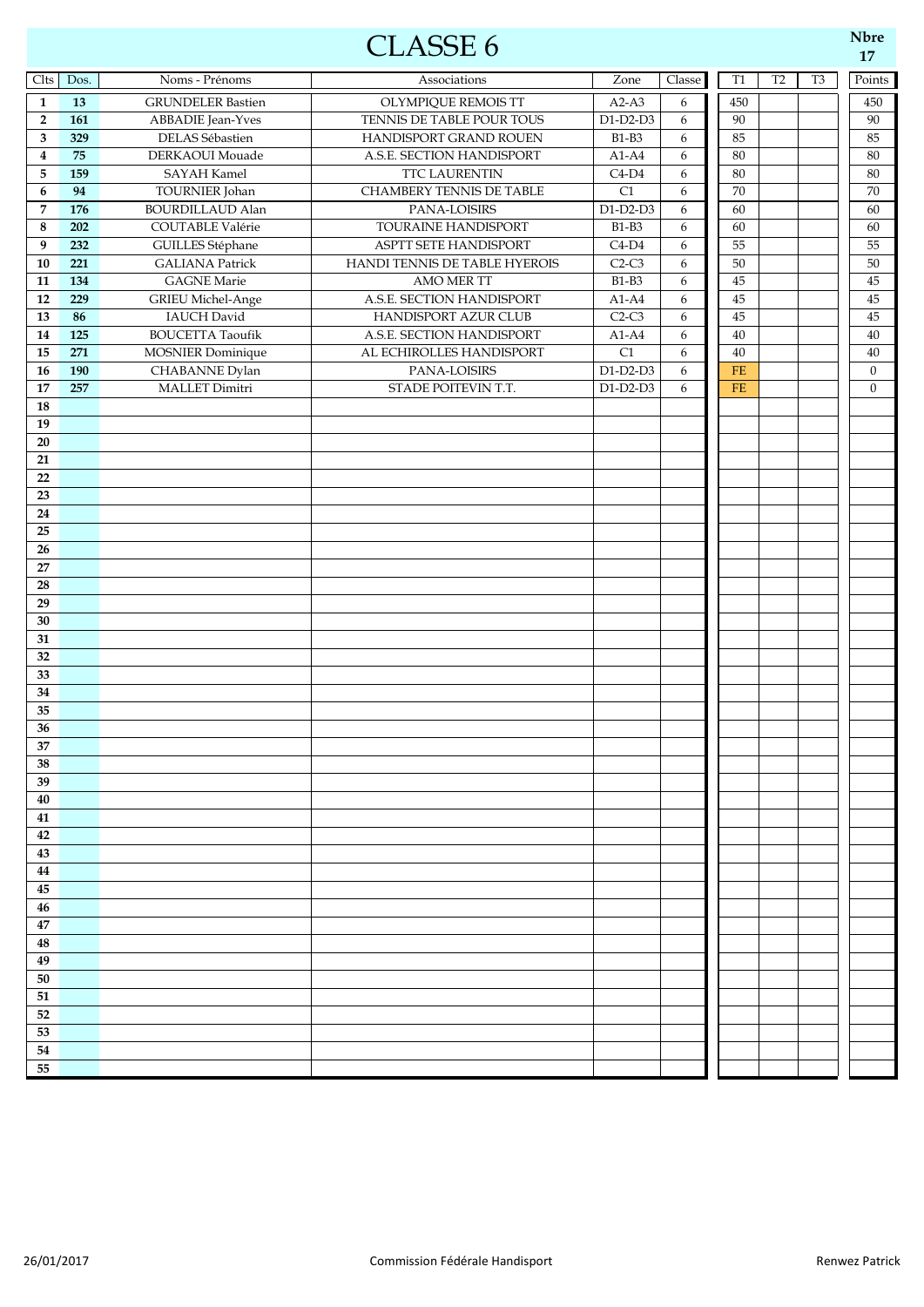|                         |                  |                            | <b>CLASSE 7</b>                 |              |                  |                 |                |                | <b>Nbre</b><br>28 |
|-------------------------|------------------|----------------------------|---------------------------------|--------------|------------------|-----------------|----------------|----------------|-------------------|
| Clts                    | Dos.             | Noms - Prénoms             | Associations                    | Zone         | Classe           | <b>T1</b>       | T <sub>2</sub> | T <sub>3</sub> | Points            |
| $\mathbf{1}$            | 10               | MESSI Stéphane             | O. HYERES TOULON P. M.          | $C2-C3$      | $\overline{7}$   | 630             |                |                | 630               |
| $\overline{2}$          | $\boldsymbol{9}$ | <b>DOUBECKER Kévin</b>     | O. HYERES TOULON P. M.          | $C2-C3$      | $\boldsymbol{7}$ | 620             |                |                | 620               |
| 3                       | 298              | SORIA Robert-Claude        | A.S.E. SECTION HANDISPORT       | $A1-A4$      | $\overline{7}$   | 440             |                |                | 440               |
| $\overline{\mathbf{4}}$ | 191              | <b>CHARBONNEAU Eliane</b>  | A.S.E. SECTION HANDISPORT       | $A1-A4$      | $\boldsymbol{7}$ | 400             |                |                | 400               |
| 5                       | 33               | HERRAULT Esteban           | TTC NANTES ATLANTIQUE           | <b>B2-B4</b> | $\boldsymbol{7}$ | 390             |                |                | 390               |
| 6                       | 41               | <b>LAVALLART</b> Axel      | TENNIS DE TABLE IMMERCURIEN     | $A2-A3$      | $\boldsymbol{7}$ | 370             |                |                | 370               |
| 7                       | 285              | PICHON Alain               | A.S.E. SECTION HANDISPORT       | $A1-A4$      | $\overline{7}$   | 300             |                |                | 300               |
| 8                       | 325              | VIAULT Loic                | ASSOCIATION PONGISTE MELUSINE   | $D1-D2-D3$   | $\overline{7}$   | 180             |                |                | 180               |
| 9                       | 39               | LARBAOUI Stéphane          | <b>HANDISPORT BREST</b>         | <b>B2-B4</b> | $\overline{7}$   | 100             |                |                | 100               |
| 10                      | 330              | <b>JAUNET Alexis</b>       | HANDISPORT GRAND ROUEN          | <b>B1-B3</b> | $\overline{7}$   | 80              |                |                | $80\,$            |
| 11                      | 130              | <b>DIAZ</b> Laurent        | TTC LAURENTIN                   | $C4-D4$      | $\boldsymbol{7}$ | 75              |                |                | 75                |
| 12                      | 107              | COSTA DUARTE MATEUS Cédric | C.T.T.C.M.M.                    | $A1-A4$      | $\boldsymbol{7}$ | 70              |                |                | $70\,$            |
| 13                      | 323              | DEU Thomas                 | HANDISPORT RENNES CLUB          | <b>B2-B4</b> | $\overline{7}$   | 70              |                |                | $70\,$            |
| 14                      | 220              | <b>GAILLARD</b> Jessy      | TOURAINE HANDISPORT             | <b>B1-B3</b> | $\boldsymbol{7}$ | 70              |                |                | 70                |
| 15                      | 137              | <b>GAYET</b> Catherine     | AL ECHIROLLES HANDISPORT        | C1           | $\boldsymbol{7}$ | 60              |                |                | 60                |
| 16                      | $\overline{222}$ | <b>GAMON Marc</b>          | MOULINS LES METZ HANDISPORT     | $A2-A3$      | $\overline{7}$   | 50              |                |                | 50                |
| 17                      | 289              | <b>REVEL Adrien</b>        | ASPTT TOULOUSE                  | $C4-D4$      | $\overline{7}$   | 50              |                |                | 50                |
| 18                      | 166              | <b>BAUDRY Vincent</b>      | <b>ASPTT TOULOUSE</b>           | $C4-D4$      | $\boldsymbol{7}$ | 45              |                |                | 45                |
| 19                      | 249              | <b>LAURENT Yves</b>        | HANDISPORT LYONNAIS             | C1           | $\overline{7}$   | 45              |                |                | 45                |
| 20                      | 264              | MENARD Florian             | PANA-LOISIRS                    | D1-D2-D3     | $\boldsymbol{7}$ | 45              |                |                | 45                |
| 21                      | 133              | FERRERE Sylvain            | <b>CHAMBERY TENNIS DE TABLE</b> | C1           | $\overline{7}$   | 35              |                |                | 35                |
| 22                      | 142              | HOYER Jean-Paul            | A.S.H.P. DE L'AUDOMAROIS        | $A2-A3$      | $\overline{7}$   | 35              |                |                | 35                |
| 23                      | 193              | CHEVREAU Guy-Marie         | CLUB PONGISTE FRANCE AIZENAY    | $B2-B4$      | $\overline{7}$   | $\overline{15}$ |                |                | $\overline{15}$   |
| 24                      | 165              | <b>BARNEOUD Anne</b>       | <b>ASUL LYON 8E TT</b>          | C1           | $\boldsymbol{7}$ | $FE$            |                |                | $\boldsymbol{0}$  |
| 25                      | 242              | <b>KERUZEC</b> Mathieu     | HANDI. CORNOUAILLE QUIMPER      | <b>B2-B4</b> | $\boldsymbol{7}$ | FE              |                |                | $\mathbf{0}$      |
| 26                      | 275              | NAPOLI Emile Michel        | CASTRES TARN-SUD T.T.           | $C4-D4$      | $\boldsymbol{7}$ | $FE$            |                |                | $\mathbf{0}$      |
| 27                      | 299              | <b>SOUCHET Florian</b>     | <b>E.S.H. NANTES</b>            | <b>B2-B4</b> | $\overline{7}$   | <b>FE</b>       |                |                | $\mathbf{0}$      |
| 28                      | 332              | <b>MISTRE Noé</b>          | HANDI. ANTIBES MEDITERRANEE     | $C2-C3$      | $\overline{7}$   | <b>FE</b>       |                |                | $\mathbf{0}$      |
| 29                      |                  |                            |                                 |              |                  |                 |                |                |                   |
| 30                      |                  |                            |                                 |              |                  |                 |                |                |                   |
| 31                      |                  |                            |                                 |              |                  |                 |                |                |                   |
| 32                      |                  |                            |                                 |              |                  |                 |                |                |                   |
| 33                      |                  |                            |                                 |              |                  |                 |                |                |                   |
| 34                      |                  |                            |                                 |              |                  |                 |                |                |                   |
| 35                      |                  |                            |                                 |              |                  |                 |                |                |                   |
| 36                      |                  |                            |                                 |              |                  |                 |                |                |                   |
| 37                      |                  |                            |                                 |              |                  |                 |                |                |                   |
| 38                      |                  |                            |                                 |              |                  |                 |                |                |                   |
| 39                      |                  |                            |                                 |              |                  |                 |                |                |                   |
| 40                      |                  |                            |                                 |              |                  |                 |                |                |                   |
| 41                      |                  |                            |                                 |              |                  |                 |                |                |                   |
| 42                      |                  |                            |                                 |              |                  |                 |                |                |                   |
| 43                      |                  |                            |                                 |              |                  |                 |                |                |                   |
| 44                      |                  |                            |                                 |              |                  |                 |                |                |                   |
| 45                      |                  |                            |                                 |              |                  |                 |                |                |                   |
| 46                      |                  |                            |                                 |              |                  |                 |                |                |                   |
| 47                      |                  |                            |                                 |              |                  |                 |                |                |                   |
| 48                      |                  |                            |                                 |              |                  |                 |                |                |                   |
| 49                      |                  |                            |                                 |              |                  |                 |                |                |                   |
| 50                      |                  |                            |                                 |              |                  |                 |                |                |                   |
| 51                      |                  |                            |                                 |              |                  |                 |                |                |                   |
| 52                      |                  |                            |                                 |              |                  |                 |                |                |                   |
| 53<br>54                |                  |                            |                                 |              |                  |                 |                |                |                   |
|                         |                  |                            |                                 |              |                  |                 |                |                |                   |
| 55                      |                  |                            |                                 |              |                  |                 |                |                |                   |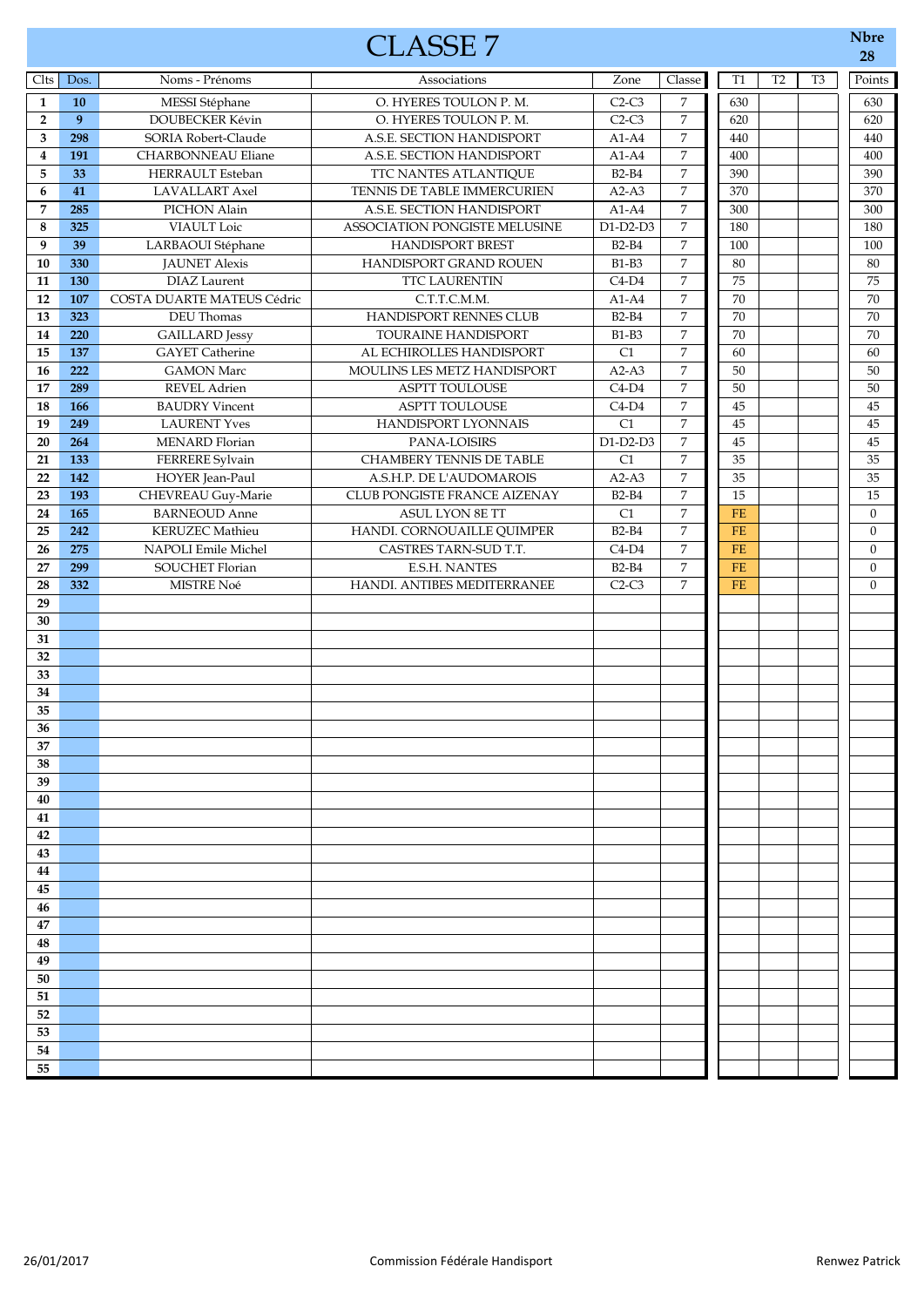## CLASSE 8 **Nbre**

| I VI I.J I. |
|-------------|
| 64          |
|             |

| Clts            | Dos.            | Noms - Prénoms                                  | Associations                                             | Zone                         | Classe  | <b>T1</b>         | T <sub>2</sub> | T <sub>3</sub> | Points                       |
|-----------------|-----------------|-------------------------------------------------|----------------------------------------------------------|------------------------------|---------|-------------------|----------------|----------------|------------------------------|
| $\mathbf{1}$    | 14              | <b>BERTHIER Clément</b>                         | LOIRE NORD TT                                            | C1                           | 8       | 580               |                |                | 580                          |
| $\overline{2}$  | 19              | <b>DALBY Lewis</b>                              | PANA-LOISIRS                                             | D1-D2-D3                     | 8       | 560               |                |                | 560                          |
| 3               | 22              | KAMKASOMPHOU Thu                                | O. HYERES TOULON P. M.                                   | $C2-C3$                      | 8       | 520               |                |                | 520                          |
| $\overline{4}$  | 3               | <b>BOUVAIS Thomas</b>                           | C.S.M.E. EAUBONNE                                        | $A1-A4$                      | 8       | 500               |                |                | 500                          |
| 5               | 8               | <b>DEBEYSSAC Elias</b>                          | <b>CAM BORDEAUX</b>                                      | D1-D2-D3                     | 8       | 470               |                |                | 470                          |
| 6               | $\overline{7}$  | <b>SERIGNAT Francois</b>                        | <b>VAILLANTE ANGERS TT</b>                               | <b>B2-B4</b>                 | 8       | 420               |                |                | 420                          |
| 7               | 23              | FREIBURGER Florian                              | TT ST HERBLAIN HANDISPORT                                | <b>B2-B4</b>                 | 8       | 360               |                |                | 360                          |
| 8               | 201             | <b>COURMACEUL Cédric</b>                        | A.S.E. SECTION HANDISPORT                                | $A1-A4$                      | 8       | 350               |                |                | 350                          |
| 9<br>10         | 20<br>77        | <b>GRILLET</b> Guillaume                        | TOULON LA SEYNE HANDI TT                                 | $C2-C3$                      | 8<br>8  | 300<br>240        |                |                | 300                          |
| 11              | 44              | <b>GABAY Victorien</b><br><b>BONELLI Martin</b> | <b>CTT ELANCOURT</b><br>TOULON LA SEYNE HANDI TT         | $A1-A4$<br>$C2-C3$           | 8       | 230               |                |                | 240<br>230                   |
| 12              | 47              | <b>JUVIN Francois</b>                           | <b>4S TOURS TT</b>                                       | <b>B1-B3</b>                 | 8       | 220               |                |                | 220                          |
| 13              | 208             | DIALLO Lionel                                   | CLUB HANDISPORT AIXOIS                                   | $C2-C3$                      | 8       | 210               |                |                | 210                          |
| 14              | 287             | POPOTE Joel                                     | A.S.E. SECTION HANDISPORT                                | $A1-A4$                      | 8       | 200               |                |                | 200                          |
| 15              | 87              | MICHEL Sébastien                                | <b>HANDISPORT AZUR CLUB</b>                              | $C2-C3$                      | 8       | 170               |                |                | 170                          |
| 16              | 56              | <b>SZEKULA Christophe</b>                       | <b>AP ROUBAIX</b>                                        | $A2-A3$                      | 8       | 170               |                |                | 170                          |
| 17              | 97              | <b>GABILLARD Thibaut</b>                        | AS CHAILLES TT SECTION HANDISPORT                        | <b>B1-B3</b>                 | 8       | 160               |                |                | 160                          |
| 18              | 78              | <b>VOULOT</b> Eric                              | TOULON LA SEYNE HANDI TT                                 | $C2-C3$                      | 8       | 160               |                |                | 160                          |
| 19              | 38              | AUREAL frédéric                                 | <b>VAILLANTE ANGERS TT</b>                               | <b>B2-B4</b>                 | 8       | 150               |                |                | 150                          |
| 20              | 83              | <b>LABRANCHE</b> Julien                         | <b>ULJAP RONCQ</b>                                       | $A2-A3$                      | 8       | 130               |                |                | 130                          |
| 21              | 101             | RAULT-MAISONNEUVE Patrice                       | TT DE LA BAIE                                            | <b>B2-B4</b>                 | 8       | 120               |                |                | 120                          |
| 22              | 69              | <b>CARDINAL Claude</b>                          | <b>ANTONY SPORT TT</b>                                   | $A1-A4$                      | 8       | 100               |                |                | 100                          |
| 23              | 194             | CHIMIER Jean-Charles                            | <b>CHARTRES HANDISPORT ET LOISIRS</b>                    | <b>B1-B3</b>                 | 8       | 90                |                |                | 90                           |
| 24              | 54              | <b>HAEHNEL Grégory</b>                          | TT MAIZIERES-LES-METZ                                    | $A2-A3$                      | 8       | 90                |                |                | 90                           |
| 25              | 82              | <b>KOL Nicolas</b>                              | <b>ANTONY SPORT TT</b>                                   | $A1-A4$                      | 8       | 90                |                |                | 90                           |
| 26              | 235             | <b>HAUTIERE</b> Lucie                           | A.S.E. SECTION HANDISPORT                                | $A1-A4$                      | 8<br>8  | 85<br>85          |                |                | 85                           |
| 27<br>28        | 108<br>157      | <b>LOTTON Robin</b><br><b>RICHER Quentin</b>    | <b>ULJAP RONCQ</b><br><b>HANDISPORT BREST</b>            | $A2-A3$<br><b>B2-B4</b>      | 8       | 85                |                |                | 85<br>85                     |
| 29              | 187             | <b>CARELS Mickael</b>                           | FOS VILLENEUVE D'ASCQ TT                                 | $A2-A3$                      | 8       | 80                |                |                | 80                           |
| 30              | 91              | MENELET Jérémy                                  | <b>ASPTT ROMANS</b>                                      | C1                           | 8       | 80                |                |                | 80                           |
| 31              | 147             | MIANE Grégory                                   | <b>VAILLANTE SALON</b>                                   | $C2-C3$                      | 8       | 80                |                |                | 80                           |
| 32              | 80              | <b>BACQUE Ludovic</b>                           | CP D'AIGREFEUILLE                                        | $D1-D2-D3$                   | 8       | 75                |                |                | 75                           |
| 33              | 328             | <b>GABALA Patrick</b>                           | HANDISPORT GRAND ROUEN                                   | <b>B1-B3</b>                 | 8       | 75                |                |                | 75                           |
| 34              | 297             | SILVA Paul                                      | HANDISPORT LYONNAIS                                      | C1                           | 8       | 75                |                |                | 75                           |
| 35              | 103             | GOMET jérémy                                    | CS CHARCOT TT                                            | $\overline{C1}$              | 8       | 65                |                |                | 65                           |
| 36              | 111             | LOURY Jean-Philippe                             | US SAINT BERTHEVIN/SAINT LOUP                            | <b>B2-B4</b>                 | 8       | 65                |                |                | 65                           |
| 37              | 274             | NAMAN Jonathan                                  | CSINI ST JEAN DE DIEU                                    | $A1-A4$                      | 8       | 65                |                |                | 65                           |
| $\overline{38}$ | $\overline{85}$ | DELRUE nicole                                   | PPN NEUVILLE EN FERRAIN                                  | $A2-A3$                      | $\,8\,$ | 60                |                |                | 60                           |
| 39              | <b>116</b>      | STUDER Céline                                   | A. VOISINS TT                                            | $A1-A4$                      | 8       | 60                |                |                | 60                           |
| 40              | 120             | <b>ALBRAND Laurent</b>                          | <b>VAILLANTE SALON</b>                                   | $C2-C3$                      | 8       | 55                |                |                | 55                           |
| 41              | 245             | <b>LAHER Florian</b>                            | MOULINS LES METZ HANDISPORT                              | $A2-A3$                      | 8       | 55                |                |                | 55                           |
| 42              | <b>126</b>      | <b>BROUDO</b> Florian                           | STADE POITEVIN T.T.                                      | $D1-D2-D3$                   | 8       | 50                |                |                | 50                           |
| 43              | 243             | KINGA Pacôme                                    | SAINT ETIENNE HANDISPORT                                 | C1                           | 8       | 50                |                |                | 50                           |
| 44              | 156             | PREZELIN Elie                                   | <b>VAILLANTE ANGERS TT</b>                               | <b>B2-B4</b>                 | 8       | 50                |                |                | 50                           |
| 45<br>46        | 300<br>151      | <b>SOUVERAIN Mickael</b><br>NICAISE Julien      | <b>TOURAINE HANDISPORT</b><br><b>VAILLANTE ANGERS TT</b> | <b>B1-B3</b><br><b>B2-B4</b> | 8<br>8  | 50<br>45          |                |                | 50<br>45                     |
| 47              | 46              | <b>GRILLAS</b> Fabien                           | <b>VAILLANTE ANGERS TT</b>                               | <b>B2-B4</b>                 | 8       | 40                |                |                | 40                           |
| 48              | 313             | <b>TORRENTI Sylvain</b>                         | HANDISPORT MARSEILLE                                     | $C2-C3$                      | 8       | 40                |                |                | 40                           |
| 49              | 128             | <b>CASSERON Willy</b>                           | CP D'AIGREFEUILLE                                        | D1-D2-D3                     | 8       | 35                |                |                | 35                           |
| 50              | 263             | MELLAN Sandra                                   | <b>HANDISPORT MARSEILLE</b>                              | $C2-C3$                      | 8       | 35                |                |                | 35                           |
| 51              | 155             | PETIT Stéphanie                                 | VAILLANTE ANGERS TT                                      | <b>B2-B4</b>                 | 8       | 35                |                |                | 35                           |
| 52              | 179             | <b>BRESSY Thierry</b>                           | <b>AMICALE HANDISPORT</b>                                | $D1-D2-D3$                   | 8       | 30                |                |                | 30                           |
| 53              | 119             | NICOLAS Olivier                                 | TT ST HERBLAIN HANDISPORT                                | <b>B2-B4</b>                 | 8       | 30                |                |                | 30                           |
| 54              | 106             | <b>GUILLOTON</b> Jacques                        | CLUB PONGISTE FRANCE AIZENAY                             | <b>B2-B4</b>                 | 8       | 25                |                |                | 25                           |
| 55              | 145             | <b>LEMAITRE Gwendal</b>                         | <b>E.S.H. NANTES</b>                                     | <b>B2-B4</b>                 | 8       | 20                |                |                | 20                           |
| 56              | 231             | <b>GUEGNIARD Mathieu</b>                        | <b>E.S.H. NANTES</b>                                     | <b>B2-B4</b>                 | 8       | 17                |                |                | 17                           |
| 57              | 319             | AIT EL KHADIR Abdelkarim                        | HANDISPORT RENNES CLUB                                   | <b>B2-B4</b>                 | 8       | 15                |                |                | 15                           |
| 58              | 248             | <b>LASNIER Christophe</b>                       | <b>E.S.H. NANTES</b>                                     | <b>B2-B4</b>                 | 8       | 15                |                |                | 15                           |
| 59              | 99              | DE ORTA François                                | <b>ES BRUGES TTHV</b>                                    | D1-D2-D3                     | 8       | <b>FE</b>         |                |                | $\mathbf{0}$                 |
| 60              | 224             | <b>GATT</b> Alexandre                           | <b>ANTONY SPORT TT</b>                                   | $A1-A4$                      | 8       | <b>FE</b>         |                |                | $\mathbf{0}$                 |
| 61              | 253             | LEROY-COCQUEREAU Pierre                         | <b>VAILLANTE ANGERS TT</b>                               | <b>B2-B4</b>                 | 8       | <b>FE</b>         |                |                | $\mathbf{0}$                 |
| 62              | 269<br>312      | <b>MONOT Tristan</b>                            | HANDI. CORNOUAILLE QUIMPER                               | <b>B2-B4</b><br><b>B1-B3</b> | 8<br>8  | $FE$<br><b>FE</b> |                |                | $\boldsymbol{0}$             |
| 63<br>64        | 335             | <b>TOQUE Marc</b><br><b>LARRIEU Gilles</b>      | CHARTRES HANDISPORT ET LOISIRS<br>TT SAUVETERROIS        | $D1-D2-D3$                   | 8       |                   |                |                | $\mathbf{0}$<br>$\mathbf{0}$ |
| 65              | 338             | MOREL Jonathan                                  | <b>CHOLET TENNIS DE TABLE</b>                            | B2-B4                        | $\,8\,$ |                   |                |                | $\overline{0}$               |
| 26601/2017      |                 | SPEZZIGA Nathan                                 | Commission Faderale mandisport                           | $C2-C3$                      | 8       |                   |                |                | Renwez Patric                |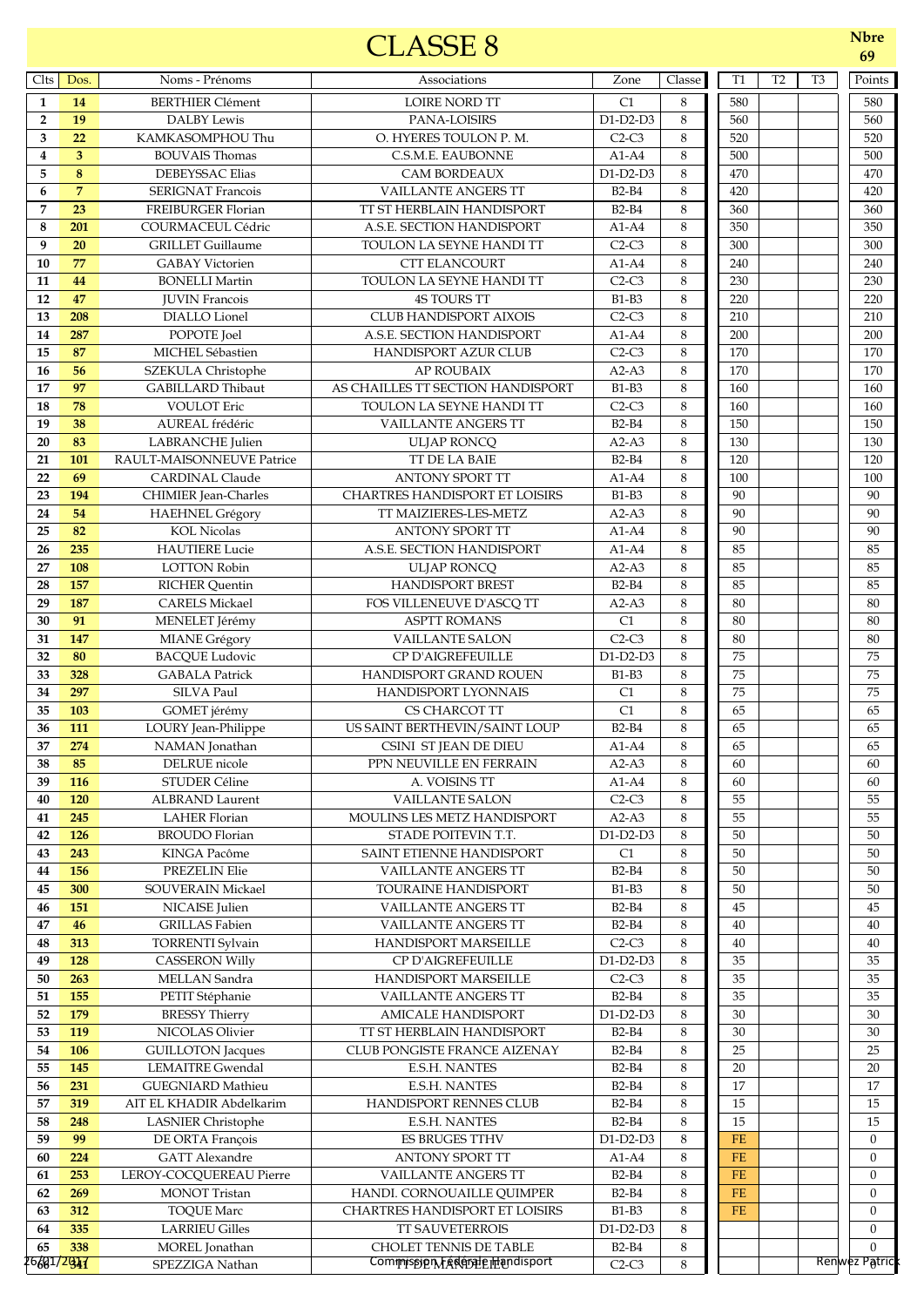| 67 | 343 | <b>HERBERT Luc</b>     | TTC NANTES ATLANTIQUE    | $B2-B4$ | $\Omega$ |  |  |
|----|-----|------------------------|--------------------------|---------|----------|--|--|
| 68 | 348 | <b>VOCANSON</b> Arnaud | SAINT ETIENNE HANDISPORT |         |          |  |  |
| 69 |     |                        |                          |         |          |  |  |
| 70 |     |                        |                          |         |          |  |  |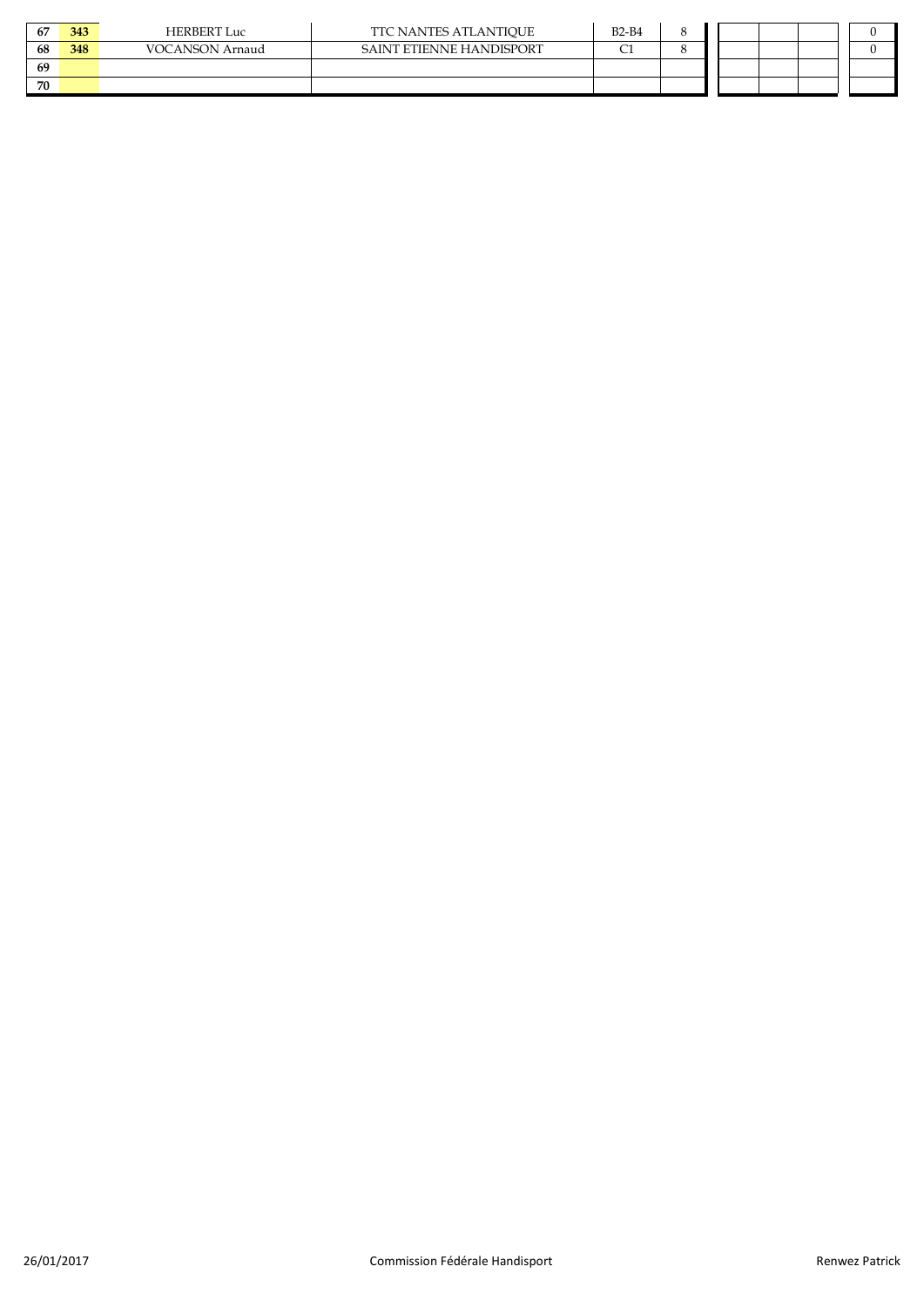|                         |            |                                                | <b>CLASSE 9</b>                                     |                    |                   |                        |                |                | <b>Nbre</b><br>39 |
|-------------------------|------------|------------------------------------------------|-----------------------------------------------------|--------------------|-------------------|------------------------|----------------|----------------|-------------------|
| Clts                    | Dos.       | Noms - Prénoms                                 | Associations                                        | Zone               | Classe            | T <sub>1</sub>         | T <sub>2</sub> | T <sub>3</sub> | Points            |
| $\mathbf{1}$            | 4          | <b>BELLAIS Frédéric</b>                        | <b>BAYARD ARGENTAN</b>                              | $B1-B3$            | 9                 | 670                    |                |                | 670               |
| $\overline{2}$          | 25         | <b>MAIRIE Benoit</b>                           | <b>ULJAP RONCO</b>                                  | $A2-A3$            | $\mathbf{Q}$      | 600                    |                |                | 600               |
| 3                       | 12         | <b>CHESNEL Christian</b>                       | A.S.E. SECTION HANDISPORT                           | $A1-A4$            | 9                 | 570                    |                |                | 570               |
| $\overline{\mathbf{4}}$ | 27         | <b>MAIRIE Claire</b>                           | <b>ULJAP RONCQ</b>                                  | $A2-A3$            | 9                 | 510                    |                |                | 510               |
| 5                       | 24         | <b>HERVE Stéphane</b>                          | <b>TTGF ANGOULEME</b>                               | $D1-D2-D3$         | 9                 | 430                    |                |                | 430               |
| 6                       | 49         | <b>BANESSY Pierre-Yves</b>                     | ES VILLENEUVE LOUBET TT                             | $C2-C3$            | 9                 | 410                    |                |                | 410               |
| 7                       | 93         | <b>GAZE Nicolas</b>                            | <b>ASUL LYON 8E TT</b>                              | C1                 | 9                 | 340                    |                |                | 340               |
| 8                       | 40         | <b>BRUNET Valérie</b>                          | <b>VAILLANTE ANGERS TT</b>                          | <b>B2-B4</b>       | 9                 | 330                    |                |                | 330               |
| 9                       | 35         | <b>LEPRETRE Marc</b>                           | AAEEC - LES PONTS DE CE                             | $B2-B4$            | 9                 | 250                    |                |                | 250               |
| 10                      | 74         | <b>BARBIER Christophe</b>                      | SEYNOD TT                                           | C1                 | 9                 | 200                    |                |                | 200               |
| 11                      | 64         | <b>GARCIA</b> Manuel                           | A.U.V.R. TENNIS DE TABLE                            | C1                 | 9                 | 190                    |                |                | 190               |
| 12                      | 43         | <b>RAIMBAULT Noelig</b>                        | <b>HANDISPORT BREST</b>                             | <b>B2-B4</b>       | 9                 | 190                    |                |                | 190               |
| 13                      | 81         | JOUANNO Dylan                                  | <b>CTT ELANCOURT</b>                                | $A1-A4$            | 9                 | 180                    |                |                | 180               |
| 14                      | 226        | <b>GIDON</b> Francois                          | <b>ASPTT TOULOUSE</b>                               | $C4-D4$            | 9                 | 150                    |                |                | 150               |
| 15                      | 31         | <b>BARDOU BRAYMAND Arthur</b>                  | <b>ASUL LYON 8E TT</b>                              | C1                 | 9                 | 100                    |                |                | 100               |
| 16                      | 209        | <b>DIDIER Lucas</b>                            | <b>TT PLANSANCOIS</b>                               | $C4-D4$            | 9                 | 100                    |                |                | 100               |
| 17                      | 331        | <b>EMPIS Edgar</b>                             | HANDISPORT GRAND ROUEN                              | $B1-B3$            | 9                 | 100                    |                |                | 100               |
| 18                      | 51         | LARBAOUI Romain                                | <b>HANDISPORT BREST</b>                             | <b>B2-B4</b>       | 9                 | 90                     |                |                | 90                |
| 19                      | 121        | <b>ANTOLINOS Mickael</b>                       | A.U.V.R. TENNIS DE TABLE                            | C1                 | 9                 | 85                     |                |                | 85                |
| 20                      | 188        | CARVAL Jean-Guy                                | HANDI. CORNOUAILLE QUIMPER                          | <b>B2-B4</b>       | 9                 | 80                     |                |                | 80                |
| 21                      | 136        | <b>GAUTHIER Victor</b>                         | STADE POITEVIN T.T.                                 | $D1-D2-D3$         | 9                 | 80                     |                |                | 80                |
| 22                      | 79         | <b>BOBECHE Séverine</b>                        | <b>CHOLET TENNIS DE TABLE</b>                       | $B2-B4$            | 9                 | 75                     |                |                | 75                |
| 23                      | 302        | SPIESSENS Gérard                               | FOS VILLENEUVE D'ASCQ TT                            | $A2-A3$            | 9                 | 75                     |                |                | 75                |
| 24                      | 290        | ROCHEDIX pierre                                | <b>VAILLANTE SALON</b>                              | $C2-C3$            | 9                 | 70                     |                |                | 70                |
| 25                      | 327        | <b>MALLARD</b> Michel                          | HANDISPORT GRAND ROUEN                              | <b>B1-B3</b>       | 9                 | 65                     |                |                | 65                |
| 26                      | 150        | <b>MORELLI</b> Jean-Franck                     | CP D'AIGREFEUILLE                                   | D1-D2-D3           | 9<br>$\mathbf{Q}$ | 65                     |                |                | 65                |
| 27                      | 199        | <b>COSTA DUARTE MATEUS Nelson</b>              | C.T.T.C.M.M.                                        | $A1-A4$            |                   | 55                     |                |                | 55                |
| 28                      | 154        | <b>PELLERIN Xavier</b>                         | <b>ES BRUGES TTHV</b>                               | $D1-D2-D3$         | 9                 | 55                     |                |                | 55                |
| 29<br>30                | 277<br>127 | NICOLAS Marie-Yvonne<br><b>CARNET Pierrick</b> | <b>ASH SECLINOISE</b><br><b>CTT CHATEAU THIERRY</b> | $A2-A3$<br>$A2-A3$ | 9<br>9            | 45<br>40               |                |                | 45<br>40          |
| 31                      | 186        | CARBONARI José                                 | CSINI ST JEAN DE DIEU                               | $A1-A4$            | 9                 | 35                     |                |                | 35                |
| 32                      | 88         | REMOND Jean-Pierre                             | US SAINT BERTHEVIN/SAINT LOUP                       | <b>B2-B4</b>       | 9                 | 16                     |                |                | 16                |
| 33                      | 230        | <b>GRIMAUD Paul</b>                            | <b>ASPTT ROMANS</b>                                 | C1                 | 9                 | $FE$                   |                |                | $\boldsymbol{0}$  |
| 34                      | 45         | <b>GRISEY Muriel</b>                           | PS BESANCON TT                                      | $A1-A4$            | 9                 | $FE$                   |                |                | $\boldsymbol{0}$  |
| 35                      | 60         | GUILET Jean-Claude                             | CLUB PONGISTE FRANCE AIZENAY                        | $B2-B4$            | 9                 | <b>FE</b>              |                |                | $\boldsymbol{0}$  |
| 36                      | 63         | HELL-VUILLAME Tania                            | PS BESANCON TT                                      | $A1-A4$            | 9                 | $\overline{\text{FE}}$ |                |                | $\boldsymbol{0}$  |
| 37                      | <b>113</b> | <b>KNITTEL Camille</b>                         | <b>JEHM LE SPORT</b>                                | $A2-A3$            | 9                 | FE                     |                |                | $\mathbf{0}$      |
| 38                      | 73         | <b>LEROUX Thierry</b>                          | US SAINT BERTHEVIN/SAINT LOUP                       | <b>B2-B4</b>       | 9                 | $FE$                   |                |                | $\mathbf{0}$      |
| 39                      | 149        | MIGOT Nathalie                                 | TOULON LA SEYNE HANDI TT                            | $C2-C3$            | 9                 | $FE$                   |                |                | $\mathbf{0}$      |
| 40                      |            |                                                |                                                     |                    |                   |                        |                |                |                   |
| 41                      |            |                                                |                                                     |                    |                   |                        |                |                |                   |
| 42                      |            |                                                |                                                     |                    |                   |                        |                |                |                   |
| 43                      |            |                                                |                                                     |                    |                   |                        |                |                |                   |
| 44                      |            |                                                |                                                     |                    |                   |                        |                |                |                   |
| 45                      |            |                                                |                                                     |                    |                   |                        |                |                |                   |
| 46                      |            |                                                |                                                     |                    |                   |                        |                |                |                   |
| 47                      |            |                                                |                                                     |                    |                   |                        |                |                |                   |
| 48                      |            |                                                |                                                     |                    |                   |                        |                |                |                   |
| 49                      |            |                                                |                                                     |                    |                   |                        |                |                |                   |
| 50                      |            |                                                |                                                     |                    |                   |                        |                |                |                   |
| 51                      |            |                                                |                                                     |                    |                   |                        |                |                |                   |
| 52                      |            |                                                |                                                     |                    |                   |                        |                |                |                   |
| 53                      |            |                                                |                                                     |                    |                   |                        |                |                |                   |
| 54                      |            |                                                |                                                     |                    |                   |                        |                |                |                   |
| 55                      |            |                                                |                                                     |                    |                   |                        |                |                |                   |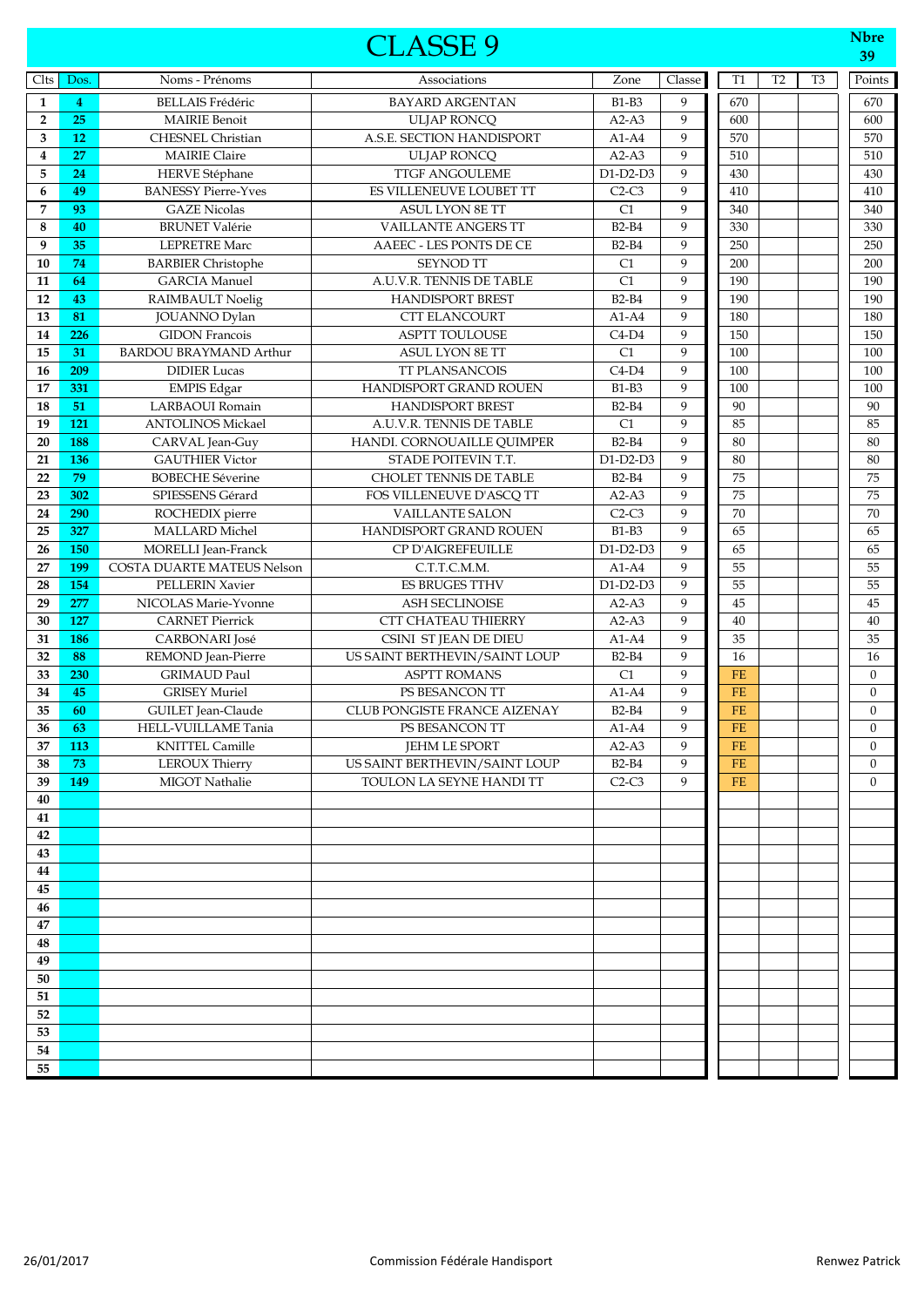## Clts Dos. Noms - Prénoms | Associations | Zone Classe T1 T2 T3 | Points **1** BOHEAS matéo **1** VAILLANTE ANGERS TT B2-B4 10 750 | | 750 750 **2** BOUMEDOUHA GUYO Karim ENTENTE ST PIERRAISE TT B1-B3 10 700 700 700 **5** GRASSET Benoit **ASPTT TOULOUSE C4-D4** 10 650 **650** 650 **18** BUZARD Jérome AMO MER TT B1-B3 10 590 | 590 **28** TESTU Nicolas CTT DEOLS B1-B3 10 550 550 **6** DARENES Corentin **6** ASPTT TOULOUSE C4-D4 10 540 540 540 **192** CHATRY Jérome A.S.E. SECTION HANDISPORT A1-A4 10 530 | | 530 **59** BOAS Raphael **ASPTT TOULOUSE** C4-D4 10 380 380 380 **21** PANICALI Christophe CC DANJOUTIN STT A1-A4 10 270 270 **17 PLANTY Ghislain ASPTT TOULOUSE C4-D4** 10 270 270 **227** GILLES Corentin **ASPTT TOULOUSE** C4-D4 10 **250** 250 **71** CIGOLOTTI Julien A.U.V.R. TENNIS DE TABLE C1 10 240 240 240 **48** VINCHON Romaric TT MAIZIERES-LES-METZ A2-A3 10 230 | 230 **286** PINET Matti CLUB HANDISPORT AIXOIS C2-C3 10 220 220 **173** BLANCHARD Théo A.S.E. SECTION HANDISPORT A1-A4 10 210 210 **36** PHILIPPOT Martial US SAINT BERTHEVIN/SAINT LOUP B2-B4 10 140 140 140 **53** THEME Marine STADE POITEVIN T.T. D1-D2-D3 10 100 100 100 **58** TORTUYAUX Kévin **18** VAILLANTE SALON C2-C3 10 100 100 **19 72** CHASSIGNET Olivier A.U.V.R. TENNIS DE TABLE C1 10 90 90 **20 110** JEANJEAN Pierre TOULON LA SEYNE HANDI TT C2-C3 10 90 90 90 **21 102** MILLE Nicolas ASPTT TOULOUSE C4-D4 10 90 90 90 **22 109** MICHEL DE ROISSY Frédéric MJC GRUISSAN HANDISPORT C4-D4 10 85 | | | 85 **280** PAYSSERAND Audrey **VAILLANTE SALON** C2-C3 10 85 | | 85 **24 112** THEME Julien STADE POITEVIN T.T. D1-D2-D3 10 85 85 85 CLASSE 10 **Nbre**

 **326** CRON Maurice TOULON LA SEYNE HANDI TT C2-C3 10 75 75 **211** DUCROS Ludovic CTT ELANCOURT A1-A4 10 75 | | 75 **27 294** ROUDY Kévin STADE POITEVIN T.T. D1-D2-D3 10 70 70 **28 301** SPIERS Richard FOS VILLENEUVE D'ASCQ TT A2-A3 10 70 70 70 **29 316** VILLARET Simon ASPTT TOULOUSE C4-D4 10 70 | 70 **215** FARAUS Franck VAILLANTE SALON C2-C3 10 65 65 **310** TIRLOY Pascal FOS VILLENEUVE D'ASCQ TT A2-A3 10 65 65 **32 122** BAQUE Monique TOULON LA SEYNE HANDI TT C2-C3 10 60 60 **239** HEZZAT William ASPTT SETE HANDISPORT C4-D4 10 60 60 **34 320** SIROP Thibaut HANDISPORT RENNES CLUB B2-B4 10 60 60 60 CACHET Patrick HANDISPORT LYONNAIS C1 10 55 55 **70** LEPAGE Guy VAILLANTE ANGERS TT B2-B4 10 55 55 **37 292** ROTTIER Vincent TOURAINE HANDISPORT B1-B3 10 55 55 **38 <b>198** COLLIER Christian CSINI ST JEAN DE DIEU A1-A4 10 50 50 **39 171** BERNARD Emmanuel CHARTRES HANDISPORT ET LOISIRS | B1-B3 | 10 | 40 | | | 40 | | | 40 **40 203** CRUVEILLIER Patrick AMICALE HANDISPORT D1-D2-D3 10 40 40 **41 135** GARNERO Bruno STADE POITEVIN T.T.  $\vert$  D1-D2-D3 10  $\vert$  25  $\vert$  25 **308** THOMAS Serge F.O.L.C.L.O. B2-B4 10 19 19 19 **281 PEIFFER Kévin FONTENAY HANDISPORT** B2-B4 10 18 18 **251** LE MAITRE Jacques F.O.L.C.L.O. B2-B4 10 15 15 15 **98** DI PIETRO Daniel TOULON LA SEYNE HANDI TT C2-C3 10 FE 0 **143** HUCTEAU Jean-Michel TTC LAURENTIN C4-D4 10 **FE** 0 **256** LOUBET Sébastien ASPTT TOULOUSE C4-D4 10 FE 0 **105** MERANGER Jean-Claude ES BRUGES TTHV D1-D2-D3 10 **FE** 0 **114** MOREIRA Noémie TT MAIZIERES-LES-METZ A2-A3 10 FE 0 **334** DEGOMME Jérôme C.S.M.E. EAUBONNE A1-A4 10 | | | | | 0 **340** SEGADE Rémy ISTRES TT C2-C3 10 0